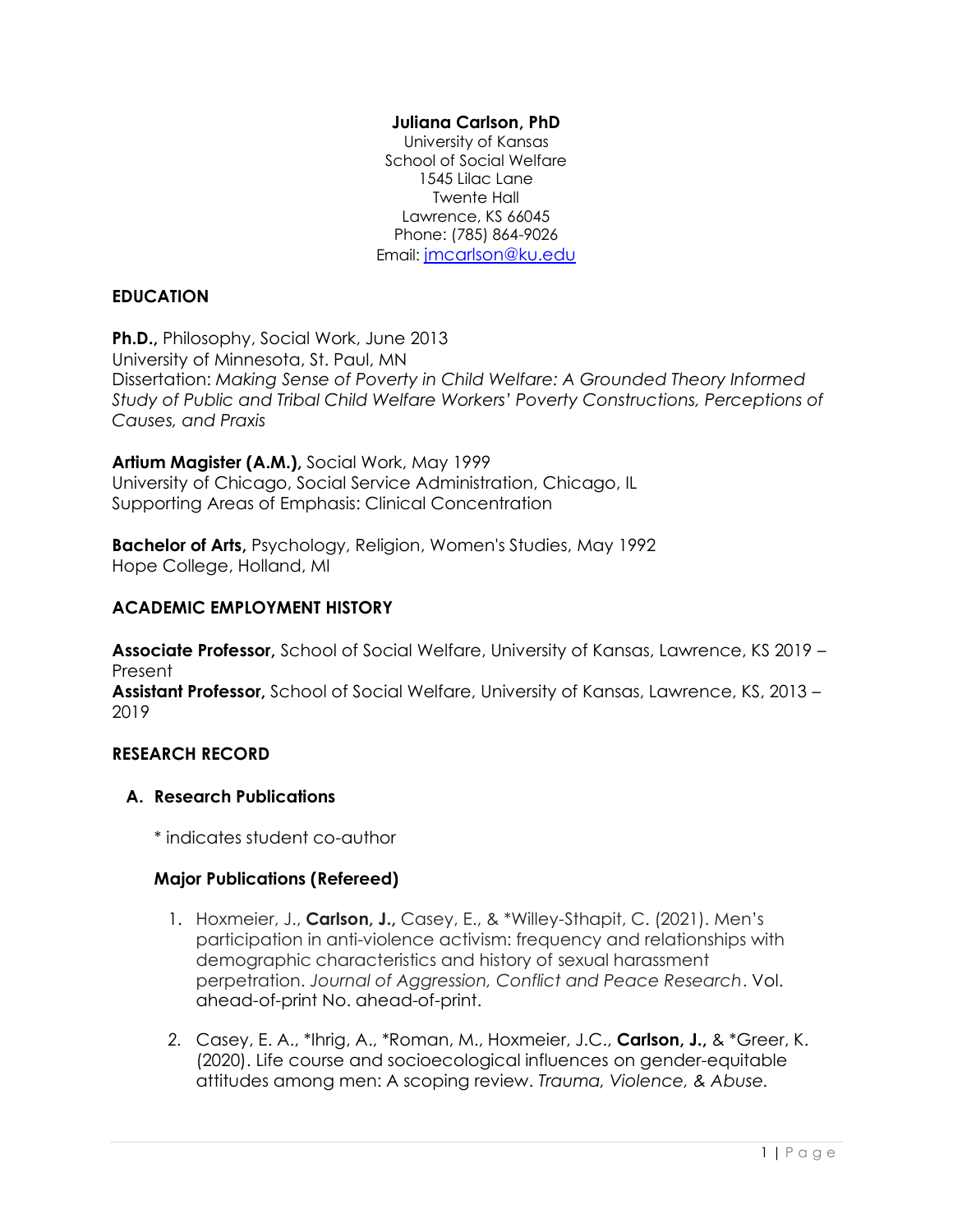- *3.* Graham, L., Casey, E. A. & **Carlson, J.** (2020). Gender matters: Infusing a gender analysis into the healthy development of all youth grand challenge social work. *Social Work.* doi: 10.1093/sw/swaa035
- 4. Mabachi, N., Doan, A., **Carlson, J.** & \*Quiason, M. (2020). Developing an effective campus sexual assault prevention team: Lessons learned from multiple mid-western universities. *Health Education & Behavior, 47*(1S) 17S–25S.
- 5. **Carlson, J.**, Leek, C., Casey, E. A., Tolman, R. M., & Allen, C. T. (2019). What's in a name? A synthesis of allyship elements from activist and academic sources. *Journal of Family Violence.* https://doi.org/10.1007/s10896-019-00073-z
- 6. Tolman, R. M., Casey, E. A., **Carlson, J.**, Allen, C., & Leek, C. (2019). Global efforts to engage men and boys in gender-based violence prevention. *Global Social Welfare*, *6*(4), 215-218.
- 7. Allen, C. T., **Carlson, J.**, Casey, E. A., Tolman, R. M., & Leek, C. (2019). Examining men's perceptions of gender-based violence prevention programming content. *Violence Against Women*, *25*(5), 614-632.
- 8. **Carlson, J.**, \*Quiason, M., Doan, A., & Mabachi, N. (2018). What can campuses learn from community Sexual Assault Response Teams? Literature review of teams' purpose, activities, membership and challenges. *Trauma, Violence & Abuse*, *21*(4), 678-690. doi:10.1177/1524838018789157
- 9. **Carlson, J.**, & Casey, E. A. (2018a). Disjunctures in experiences of support during the transition to fatherhood among men who have used intimate partner violence. *Journal of Interpersonal Violence*. doi:10.1177/0886260518769364
- 10. **Carlson, J.**, & Casey, E. A. (2018b). Perceptions of men who have used intimate partner violence on creating a transition to fatherhood program. *Journal of Family Violence*. doi:10.1007/s10896-018-9969-0
- 11. Casey, E. A., Allen, C. T., Tolman, R. M., **Carlson, J.**, & Leek, C. (2018). Walking the walk or just talk?: A global examination of men's intentions to take violence preventative action. *Journal of Aggression, Maltreatment and Trauma, 28*(9), 1038-1056. doi:10.1080/10926771.2018.1446480
- 12. **Carlson, J.**, Allen, C. T., Leek, C., Storer, H., Casey, E. A., & Tolman, R. M. (2017). Participants' perceptions of the nature of events aimed at engaging men in efforts to eliminate gender-based violence. *Global Social Welfare, 42*(2), 91-103. doi: /10.1007/s40609-017-0083-7
- 13. **Carlson, J.** (2017). "What can I do?" Child welfare workers' perceptions of what they can do to address poverty. *Journal of Children and Poverty, 23*(2), 161-176. doi: 10.1080/10796126.2017.1358588
- 14. Casey, E. A., Leek, C., Tolman, R. M., Allen, C. T., & **Carlson, J.** (2017). Getting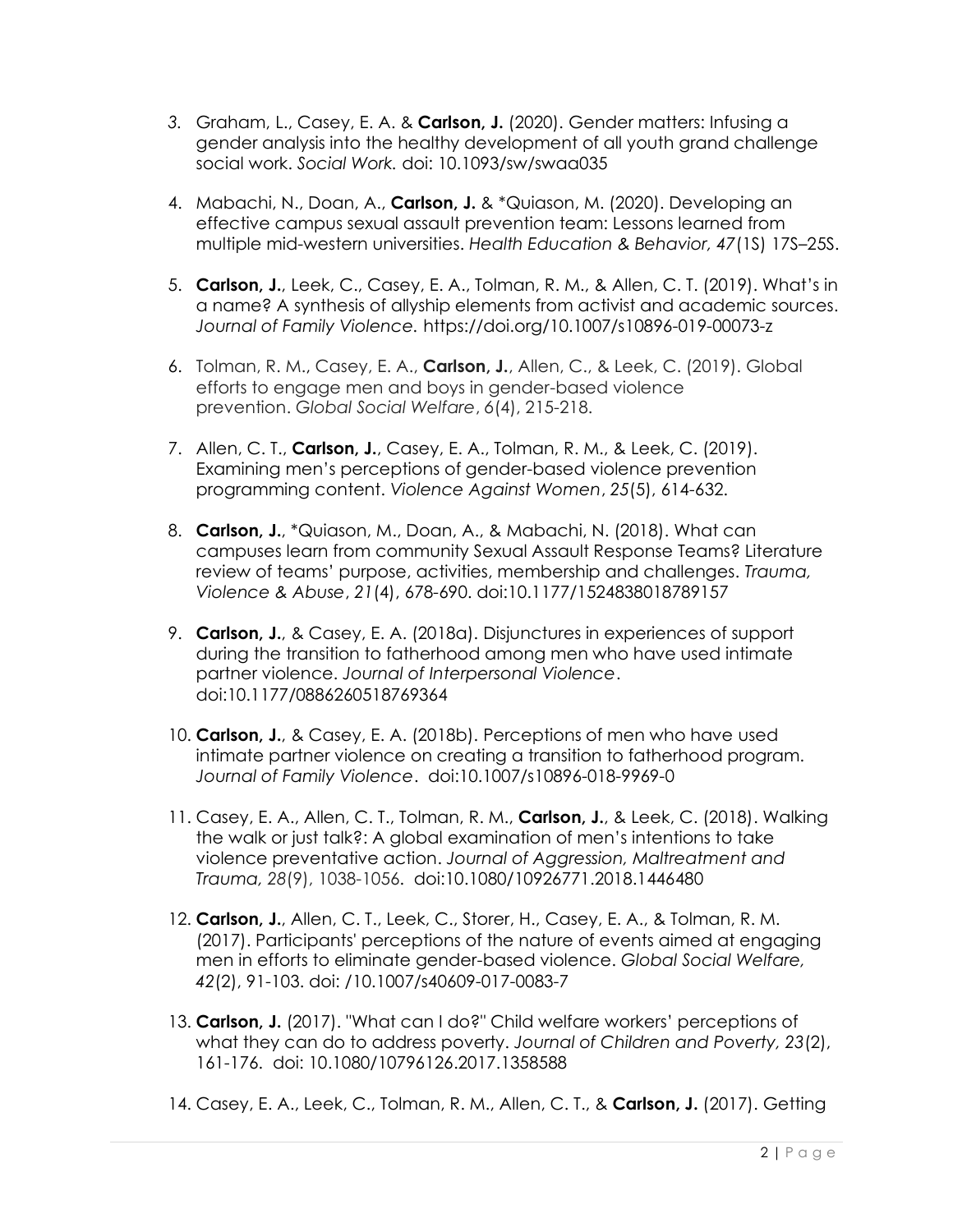men in the room: Perceptions of effective strategies to initiate men's involvement in gender-based violence prevention in a global sample. *Culture, Health & Sexuality, 19*(9), 979-995. doi:10.1080/13691058.2017.1281438

- 15. **Carlson, J., \***Kendall, A., & Edleson, J. L. (2016). Becoming a father: The developmental "engine" of first-time fatherhood. *Fathering, 13*(3), 182-202.
- 16. **Carlson, J.,** Nguyen, H., & Reinardy, J. (2016). Social justice and the capabilities approach: Seeking a global blueprint for EPAS. *Journal of Social Work Education*, *52*(3), 269-282. doi:10.1080/10437797.2016.1174635
- 17. Casey, E. A., **Carlson, J.,** \*Two-Bulls, S., & \*Yager, A. (2016). Gender transformative approaches to engaging men in gender-based violence prevention: A review and conceptual model. *Trauma, Violence & Abuse*, *19*(2), 231-246. doi:10.1177/1524838016650191
- 18. Casey, E. A., Tolman, R. M., **Carlson, J.,** Allen, C. T., & Storer, H. (2016). What motivates men's involvement in gender-based violence prevention?: Latent class profiles and correlates in an international sample of men. *Men & Masculinities*, *20*(3), 294-316. doi:10.1177/1097184X1663480
- 19. Tolman, R. M., Casey, E. A., Allen, C. T., **Carlson, J.,** Leek, C., Storer, H. (2016). A global analysis of men participating in gender-based violence prevention. *Journal of Interpersonal Violence*. doi:10.1177/0886260516670181
- 20. **Carlson, J.** (2016). Child welfare workers' constructions and causal explanations of poverty. *Journal of Children and Poverty, 22*(1), 41-56. doi:10.1080/10796126.2015.1130124
- 21. \*Bell-Sepulveda, E., **Carlson, J.,** & Rust-Martin, S. (2015). The ebb and flow: A multiple streams analysis of change in Kansas domestic violence policy. *Journal of Sociology and Social Welfare, 42*(4), 37-54.
- 22. Storer, H. L., Casey, E. A., **Carlson, J.,** Edleson, J. L., & Tolman, R. M. (2015). Primary prevention is? A global perspective on how organizations engaging men in preventing gender-based violence conceptualize and operationalize their work. *Violence Against Women, 22*(2), 249-268. doi:10.1177/1077801215601247
- 23. **Carlson, J.,** Casey, E. A., Edleson, J. E., Tolman, R. M., Walsh, T. B., & Kimball, E. (2015). Strategies to engage men and boys in preventing violence: A global organizational perspective. *Violence Against Women, 21*(11), 1406-1425. doi:10.1177/1077801215594888
- 24. **Carlson, J.,** Edleson, J. L., & Kimball, E. (2014). First-time fathers' experiences of and desires for formal support: A multiple lens perspective. *Fathering, 12*(3), 242-261.
- 25. Kimball, E., Edleson, J. L., Tolman, R.M., Neugut, T. B., & **Carlson, J.** (2013).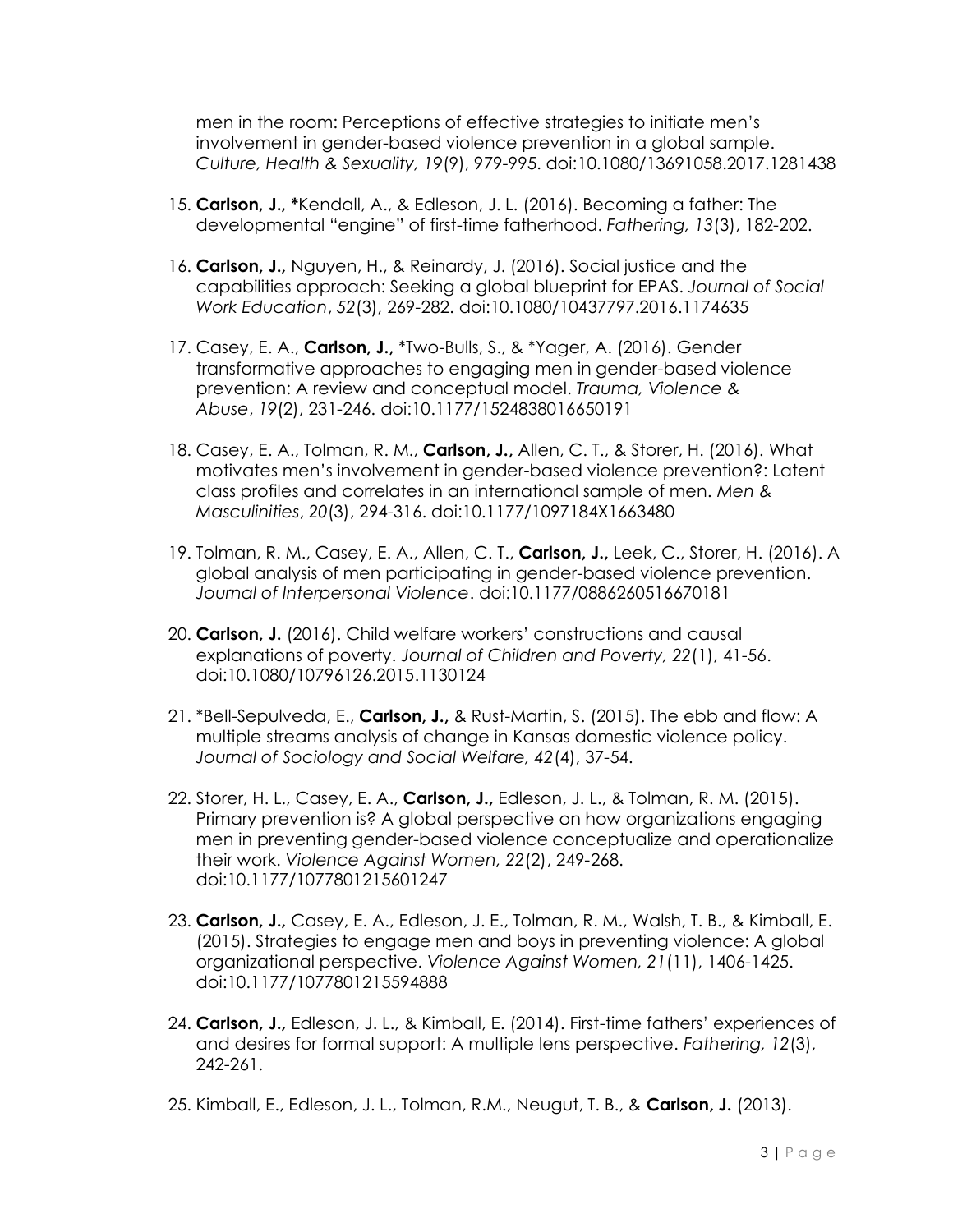Global efforts to engage men in preventing violence against women: An international survey. *Violence Against Women, 19*(7), 924-939. doi:10.1177/1077801213498391

- 26. **Carlson, J.** (2013). Sweden's parental leave insurance: A policy analysis of strategies to increase gender equality. *Journal of Sociology & Social Welfare, 40*(2), 63-76.
- 27. Casey, E. A., **Carlson, J.,** Fraguela-Rios, C., Kimball, E., Neugut, T. B., Tolman, R. M., & Edleson, J. L. (2012). Contexts, challenges and tensions in global efforts to engage men in the prevention of violence against women: An ecological analysis. *Men & Masculinities 16*(2), 228-251. doi: /10.1177/1097184x12472336

# **Minor Publications (Non-Refereed)**

- 1. **Carlson, J.,**Voith, L., \*Brown, J., & Holmes, M. (2019). Viewing children's exposure to intimate partner violence through a developmental, social ecological, and survivor lens: The current state, challenges, and future directions. *Violence Against Women* (Special Issue for 25<sup>th</sup> Anniversary of journal's production) 25(1), 6-28.
- 2. **Carlson, J.** (2017). Reaching out and digging in: A global perspective on engaging men in gender-based violence prevention. In E. Morris & F. Ouer, *Unmasking Masculinities in the 21st Century*. Thousand Oaks, CA: Sage Publications.
- 3. **Carlson, J.,** Tolman, R., Casey, E.A., Leek, C. & Allen, C.T. (2016). *Engaging male identified individuals in gender-based violence prevention*. Policy Brief for the Violence Against Women and Children working group within the Society for Social Work and Research.
- 4. **Carlson, J.** (2015). [Review of the book *Pursuing intersectionality, unsettling dominant imaginaries*, V. May]. *Affilia: Journal of Women and Social Work*, *31*(1), 144-145. doi:10.1177/0886109915611930
- 5. **Carlson, J.** (2014). Considering the children: Child exposure to domestic violence. In B. Sipe & E.J. Hall, *I am not your victim: Anatomy of domestic violence,* 2nd Ed. Thousand Oaks, CA: Sage Publications.
- 6. **Carlson, J.** (2015). Futures Without Violence. In *The SAGE Encyclopedia of World Poverty*. Thousand Oaks, CA: Sage Publications.
- 7. **Carlson, J.** (2014, April 14). *Let's get men and boys off the sidelines.* Retrieved from http://www.huffingtonpost.com/juliana-carlson-/lets-get-men-and-boysoff-the-sidelines\_b\_5153811.html
- 8. Piescher, K., Hong, S., & **Carlson, J.** (2013). *An evaluation of the NW county collaborative: Our children succeed initiative*. Minn-LInK, Child Welfare Special Topic, 14, Winter.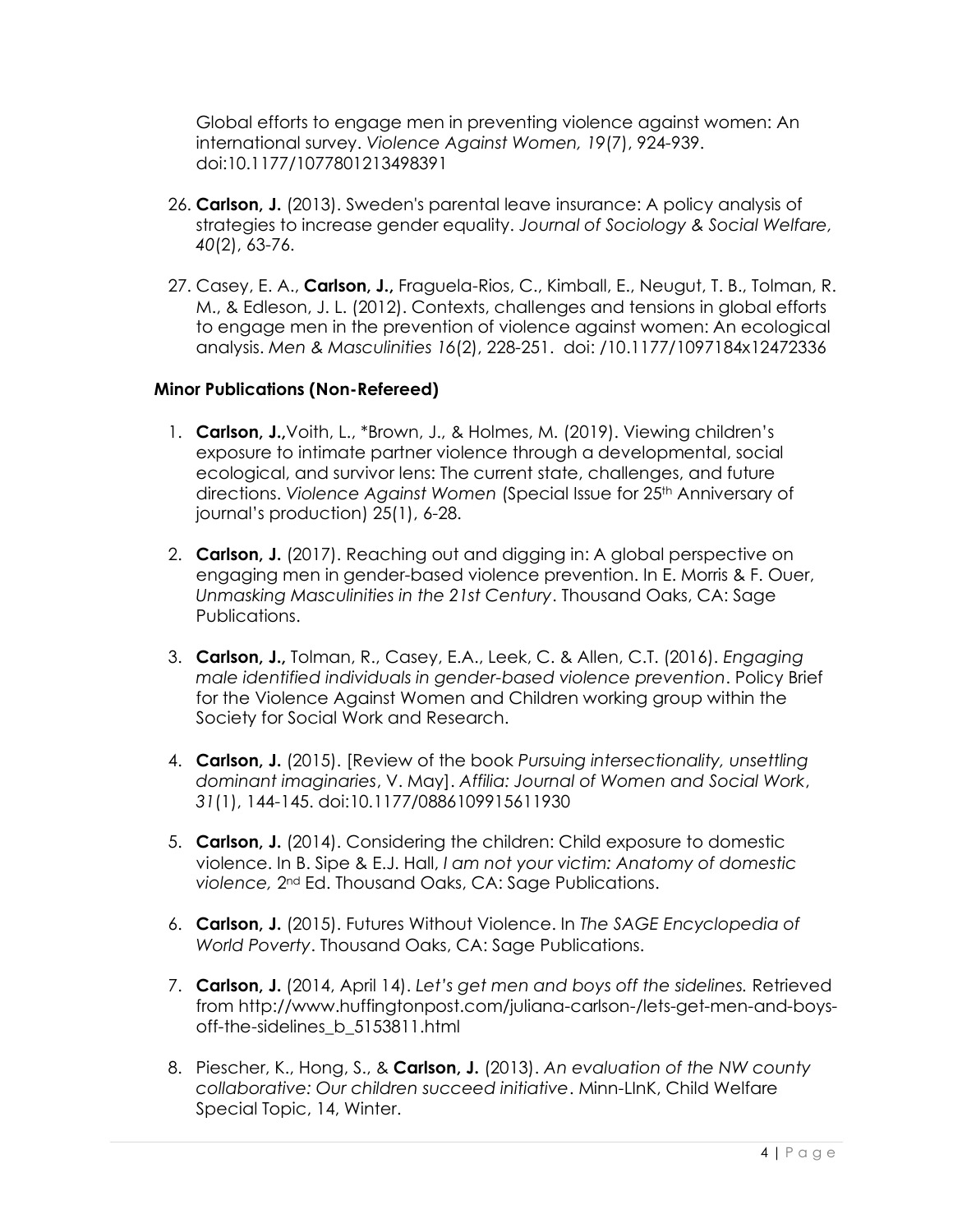9. Piescher, K., Hong, S., LaLiberte, T., & **Carlson, J.** (2013). In T. LaLiberte, *Educational outcomes of children in families receiving assistance from the Minnesota Family Investment Program (MFIP)*. Center for the Advanced Studies in Child Welfare, and Minn-LInK.

# **Works in Submitted or In Progress**

- 1. Hoxmeier, J. C., Casey, E. **Carlson, J**. & \*Willey-Sthapit, C. (submitted). A critical review of gender equitable attitudes measurement: Into the future. Sex Roles.
- 2. Casey, E., \*Willey-Sthapit, C. Hoxmeier, J. C., & **Carlson, J**. (submitted). Patterns of gender equitable attitudes and behavior among young men: Relationships with violence perpetration and masculinity ideologies. Psychology of Men & Masculinities.
- 3. \*Banda, L. & **Carlson, J**. (submitted). Malawi's marriage law (2015) and constitutional amendment (2017): Analysis of policy solutions to increase girls' rights. Journal of Sociology & Social Welfare.
- 4. \*Banda, L., **Carlson, J.,** Diaz, A., Davis, L., Rose, J. Yellowhammer, T., & Akin, B. A. (in progress). Barriers to services at the intersection of child maltreatment and domestic violence: A multi-perspective analysis. Journal of Family Violence.
- 5. Struble, D., **Carlson, J.,** Doan, A., & Mabachi, N. (in progress). Masculinity norms of college age men who participated in sexual assault prevention programs. Men & Masculinities.
- 6. **Carlson, J.,** \*Banda, L., Struble, D., Doan, A., & Mabachi, N. (in progress). Perceptions of accountability of college age men who participated in sexual assault prevention programs. Journal of Interpersonal Violence.

# **B. Scholarly Presentations**

\*indicates student co-presenter

# **Major Presentations (Refereed)**

- 1. \*Banda, L., Akin, B. A., \*Diaz, A., **Carlson, J.,** Holmes, C., & Kepple, N. (2021, May 3-6). Iterative Development of a Fidelity Assessment to the Balance Needs of Multi-system Human Services Settings. Poster presentation at the Global Implementation Conference 2021, Addressing Equity in Implementation: Building Research, Practice, and Policy Across the Globe, Denver, CO (Virtual Conference).
- 2. **Carlson, J.,** Akin, B. A., Holmes, C., \*Banda, L., \*Diaz, A., & Kepple, N. (2021,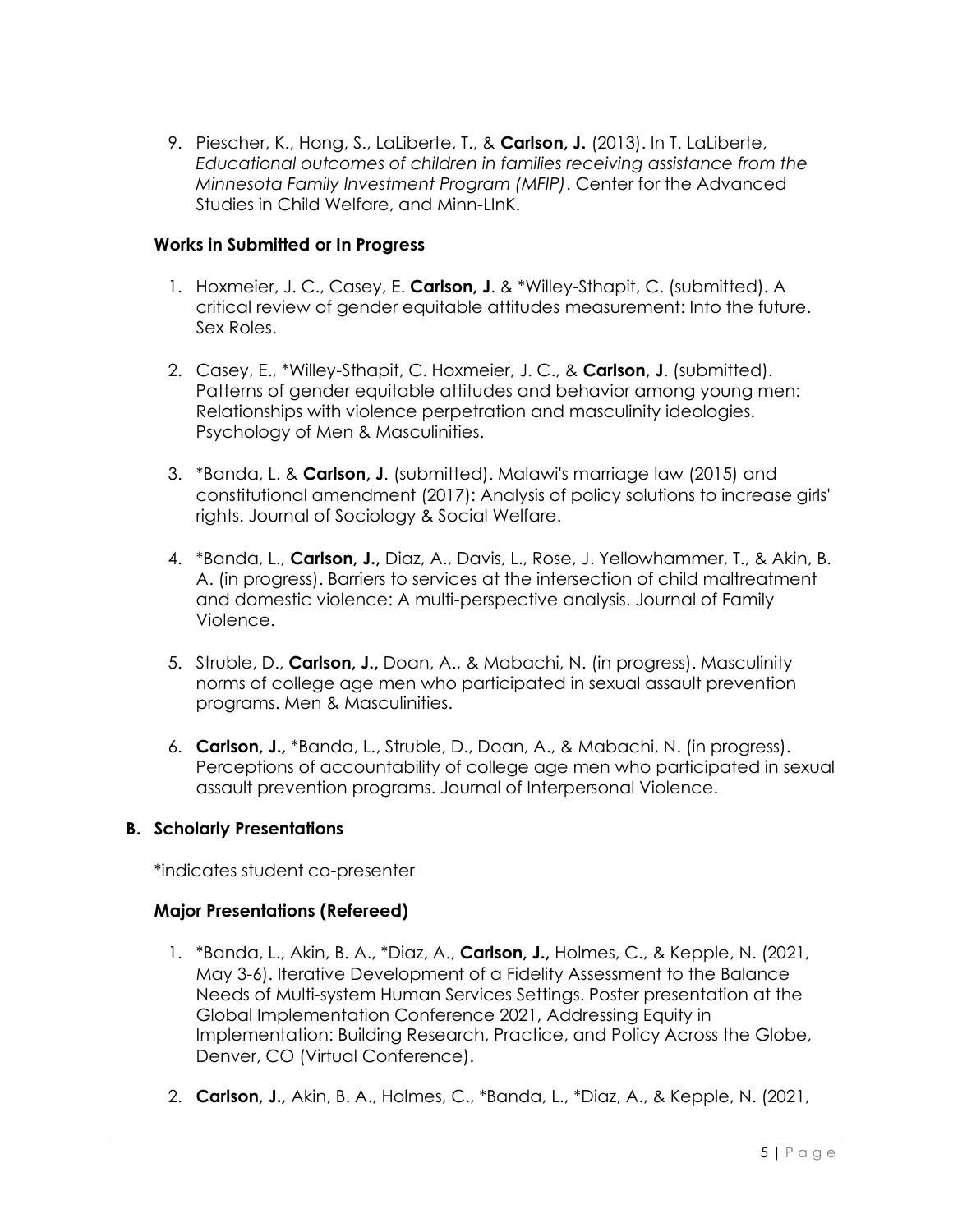May 3-6). Working with Implementation Teams to Promote Gender and Racial Equity: Actionable Insights from a Multi- Systems Change Demonstration Project. (2021, May 3-6). Poster presentation at the Global Implementation Conference 2021, Addressing Equity in Implementation: Building Research, Practice, and Policy Across the Globe, Denver, CO (Virtual Conference).

- 3. \*Diaz, A., Kepple, N., Holmes, C., \*Banda, L., **Carlson, J.,** & Akin, B. A. (2021, May 3-6). Implementation Teams' Perceptions of Collaboration with a Racial Equity Lens: Results from Diverse Stakeholders Applied to Improvement in Implementation Stages. Poster presentation at the Global Implementation Conference 2021, Addressing Equity in Implementation: Building Research, Practice, and Policy Across the Globe, Denver, CO (Virtual Conference)
- 4. Bagwell-Gray, M. E., Akin, B., **Carlson, J.,** Rose, J., Taggart, S., & Davis, L. (2020, April). Junctions of domestic violence and child welfare: Exploring diverse stakeholders' perspectives. 2020 National Conference on Health and Domestic Violence, Chicago, IL.
- 5. **Carlson, J.,** Akin, B. A., Kepple, N., & \*Banda, L. (2021, January 22). Team Work Makes the Dream Work: Implementing Blameless Retrospective Practice in Research Teams. Paper presentation at the Annual Society for Social Work and Research Annual Conference, Social Work Science for Social Change. (Virtual Conference).
- 6. \*Banda, L., Akin, B. A., **Carlson, J.,** Holmes, C. & \*Diaz, A. (2021, January). Early Testing Mechanisms for Assessment of Initial Implementation Outcomes on Adult & Child Survivor-Centered Approach. Poster presentation at the Annual Society for Social Work and Research Annual Conference, Social Work Science for Social Change. (Virtual Conference).
- 7. \*Diaz, A., Holmes, C., Kepple, N., **Carlson, J**. & Akin, B. A. (2021, January). Assessing Perceptions of Collaboration Among Diverse Stakeholders in Implementation Teams: Preliminary Results from a Project-Developed Collaboration Survey. Poster presentation at the Annual Society for Social Work and Research Annual Conference, Social Work Science for Social Change. (Virtual Conference).
- 8. Casey, E. A., Hoxmeier, J. C., **Carlson, J.,** \*Ihrig, A., \*Roman, M. (2021, January). Life course influences on the development of gender-equitable attitudes among men: A scoping review. Paper presentation at the Annual Society for Social Work and Research Annual Conference, Social Work Science for Social Change. (Virtual Conference).
- 9. Akin, B., White Starr, R., Mota, W., & **Carlson, J**. (2020, January 17). Collaboration and Racial Equity in Domestic Violence and Child Welfare: Exploring the Development and Use of a Racial Equity and Anti-White Supremacy Infused Measure of Collaboration. Annual Conference of the Society for Social Work and Research, Washington DC. (National)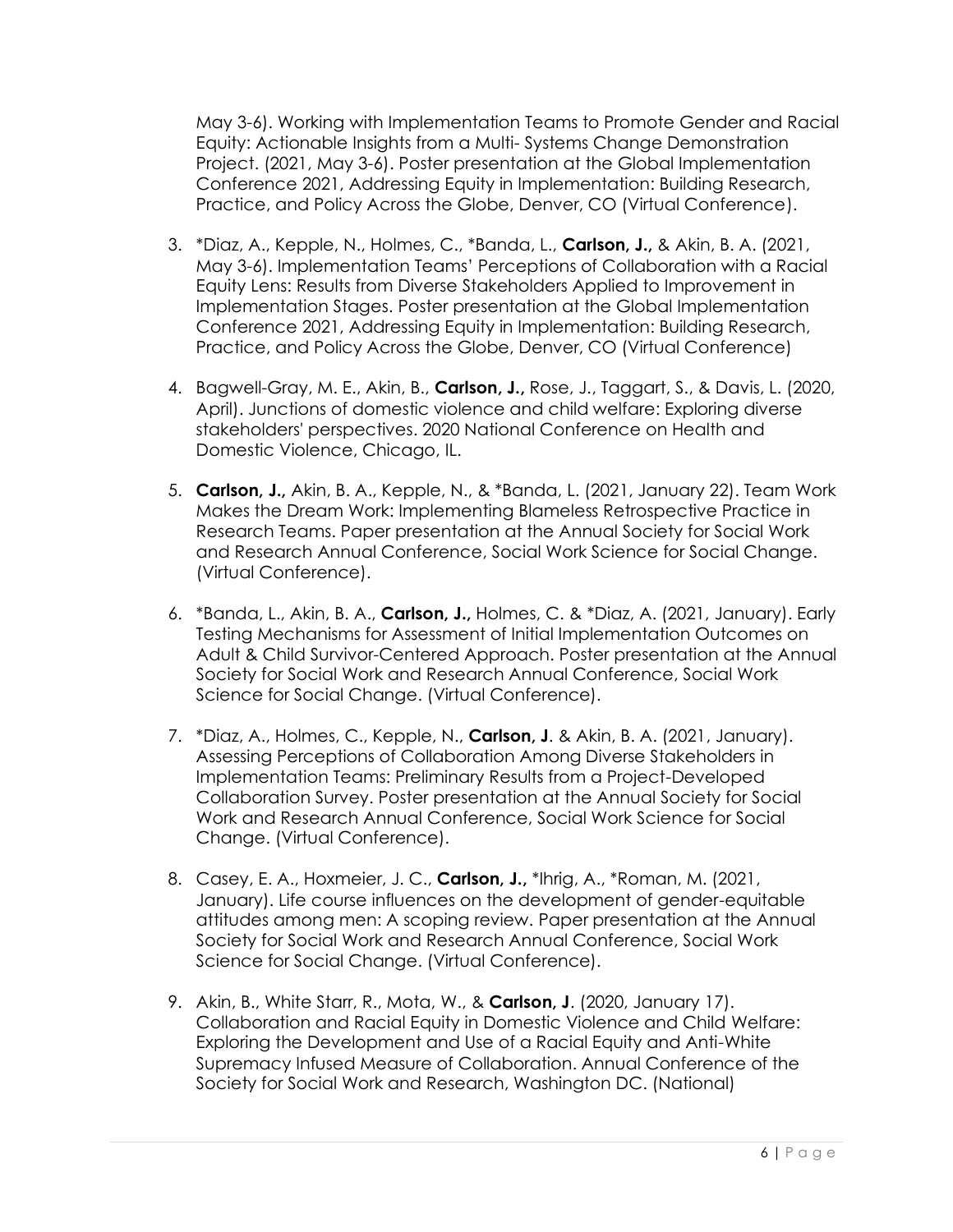- 10. Akin, B., **Carlson, J**. Mota, W., & White Starr, R., (2019, September 16). Lessons Learned from Developing and Using a Measure of Collaboration Survey Informed by a Racial Equity Lens. Global Implementation Conference, Glasgow, Scotland. (International).
- 11. **Carlson, J**. & Akin, B. (2019, September 16). Cultivating a Suite of Implementation Tools for a Domestic Violence and Child Welfare Intervention. Global Implementation Conference, Glasgow, Scotland. (International).
- 12. Voith, L., Brown, J., Holmes, M., **Carlson, J.,** & Renzetti, C. (2019, January 19). Survivor-Researcher Writing Collaborations: Unpacking the Process Using Principles of Community-Based Participatory Research and Trauma-Informed Care. Annual Conference of the Society for Social Work and Research, San Francisco, CA. (National)
- 13. Akin, B., **Carlson, J.,** Conrad, A., Rose, J., Taggart, S., Davis, L., & Zinn, A. (2019, January 17). Collaboration at the Intersection of Domestic Violence and Child Welfare: The Views of Stakeholders from Multiple Systems. Society for Social Work Research, San Francisco, CA. (National)
- 14. **Carlson, J.,** & Casey, E. A. (2018, January 14). Perceptions of Support during the Transition to Fatherhood by Men with History of Using Intimate Partner Violence. Annual Conference of the Society for Social Work and Research, Washington, DC. (National)
- 15. **Carlson, J.,** \* Moon, J., \*Conrad, A., \*Willard, M., \*Sanders, I., Akin, B., Taggert, S., Rose, J., Davis, L., & Zinn, A. (2018, January 13). What Is the Problem? Child Welfare Involved Families Experiencing Domestic Violence: Perceptions of Stakeholders across Multiple Systems. Annual Conference of the Society for Social Work and Research, Washington, DC. (National)
- 16. \*Leek, C., **Carlson, J.,** Tolman, R. M., Casey, E. A., & Allen, C. T. (2017, March 31). "What's in a name?": (Re)Considering Language and Frameworks for Engaging Men in Gender-based Violence Prevention. American Men's Studies Association, Annual Conference, Ann Arbor, MI. (National)
- 17. Tolman, R. M., Casey, E. A., **Carlson, J.,** Allen, C. T., & Leek, C. (2017, January 15). Predicting Violence Preventative Behavior among an International Sample of Men Attending Gender-Based Violence Prevention Programming. Annual Conference of the Society for Social Work and Research, 2017, New Orleans, LA. (National)
- 18. Casey, E. A., Tolman, R. M., **Carlson, J.,** Allen, C. T., Storer, H., & \*Leek, C. (2016, April 3). What Motivates Men's Involvement in Gender-based Violence Prevention: Latent Class Profiles from an International Study. 24th Interdisciplinary American Men's Studies Association, Ann Arbor, MI. (National)
- 19. Allen, C. T., **Carlson, J.,** \*Leek, C., Casey, E. A., & Tolman, R. M. (2016, April 1). A Global Analysis of Events Aimed at Engaging Men to End Gender-based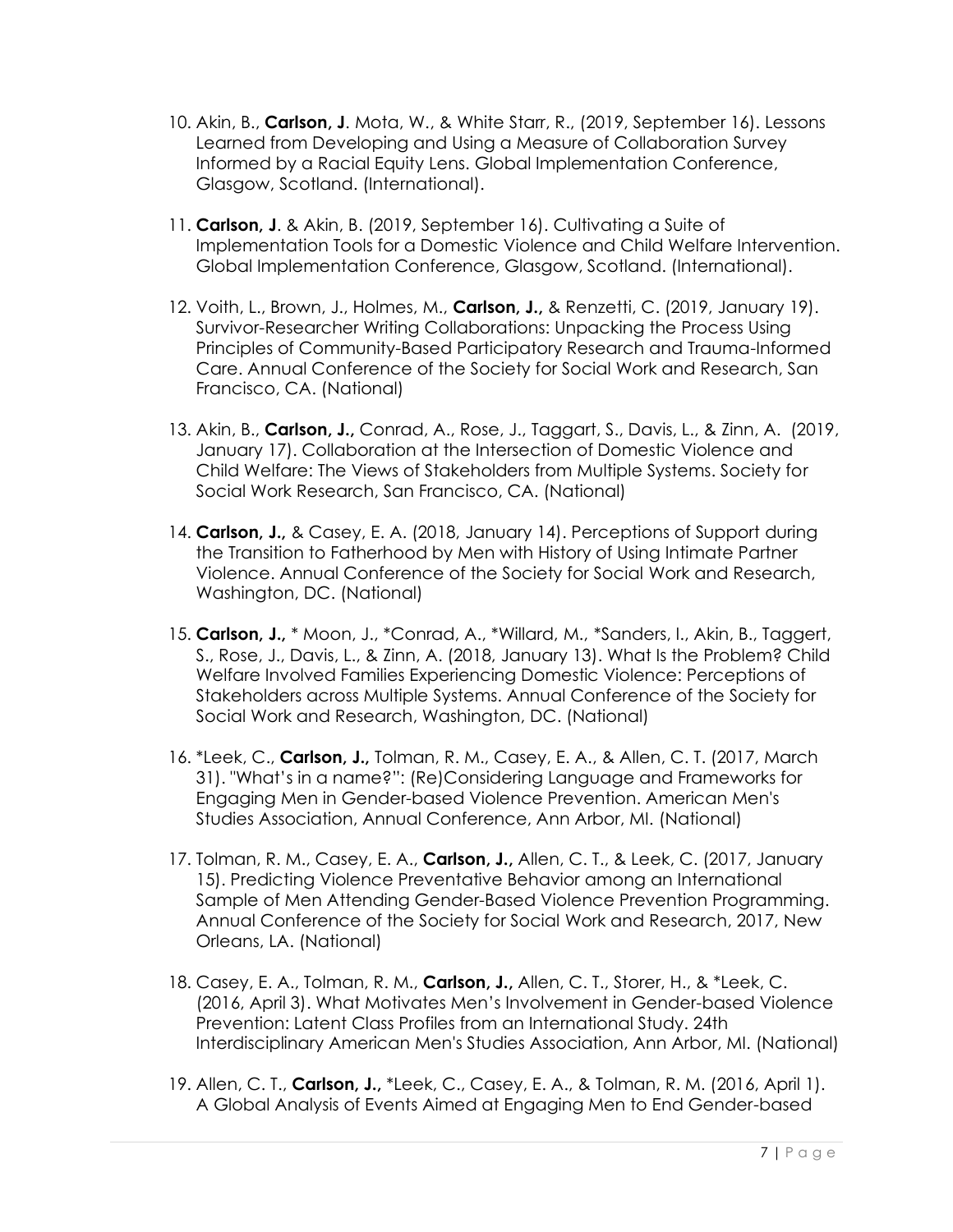Violence. 24th Interdisciplinary American Men's Studies Association, Ann Arbor, MI. (National)

- 20. **Carlson, J.,** \* Leek, C., Storer, H., Tolman, R. M., Allen, C. T., & Casey, E. A. (2016, April 1). What is in a Name? A Dialogue on the Terminology of Maleidentified Individuals' Participation in Preventing Gender-based Violence. 24th Annual Interdisciplinary Conference of the American Men's Studies, Ann Arbor, MI. (National)
- 21. Casey, E. A., Tolman, R. M., **Carlson, J.,** Storer, H., Allen, C. T., & \*Leek, C. (2016, January 15). Pathways to Gender Justice: A Latent Class Analysis of Precipitates of Men's Anti-Gender Based Violence Allyship. Society for Social Work and Research, Washington, DC. (National)
- 22. **Carlson, J.,** Allen, C. T., \*Leek, C., Tolman, R. M., Casey, E. A., & Storer, H. (2016, January 14). Engaging Men Globally: The Nature and Impact of Events Aimed at Engaging Men in Efforts to Eliminate Gender-Based Violence. Society for Social Work and Research, Washington, DC. (National)
- 23. **Carlson, J.,** Tolman, R. M., Carolo, H., Casey, E. A., Funk, R.E., Leek, C., Persson, O., Shaw, M., & Allen, C. T. (2015, March 6). Leveraging Practitioner/Researcher Partnerships in Men's Gender Equity Work: A Roundtable Discussion. International Conference on Men and Masculinities: Engaging Boys and Men in Gender Equality, New York, NY. (International)
- 24. **Carlson, J.,** Casey, E. A., Tolman, R. M., Allen, C. T., Leek, C., & Storer-Smith, H. (2014, November 12). A Global Survey of Men's Involvement in Gender-Based Violence Prevention. MenEngage Global Symposium: Engaging with Men and Masculinities for Development, Gender Equality and Social Justice in a Globalizing World, New Delhi, India. (International)
- 25. Casey, E. A., **Carlson, J.,** Allen, C. T, Storer, H., & Tolman, R. M. (2014, March 28). Men's Global Involvement in Preventing Gender Based Violence. American Men's Studies Association Annual Conference, Tacoma, WA. (National)
- 26. **Carlson, J**. (2014, January 19). Making Sense of Poverty in Child Welfare: A Grounded Theory Analysis of Public and Tribal Child Welfare Workers' Construction of Poverty & Its Causes. Annual Meeting of the Society for Social Work and Research, San Diego, CA. (National)
- 27. Nguyen, H., **Carlson, J.,** & Reinardy, J. (2013, November 2). Global Social Justice: Applying Amartya Sen's Concepts to Social Work Education. Poster Presentation at The Council for Social Work Education, Annual Program Meeting. (National)
- 28. **Carlson, J.,** Nguyen, H., & Reinardy, J. (2013, July 18). Development, Freedom & Justice: An Analysis and Application of Amartya Sen's Concepts in Social Work Education and Practice. Poster Oral Presentation at International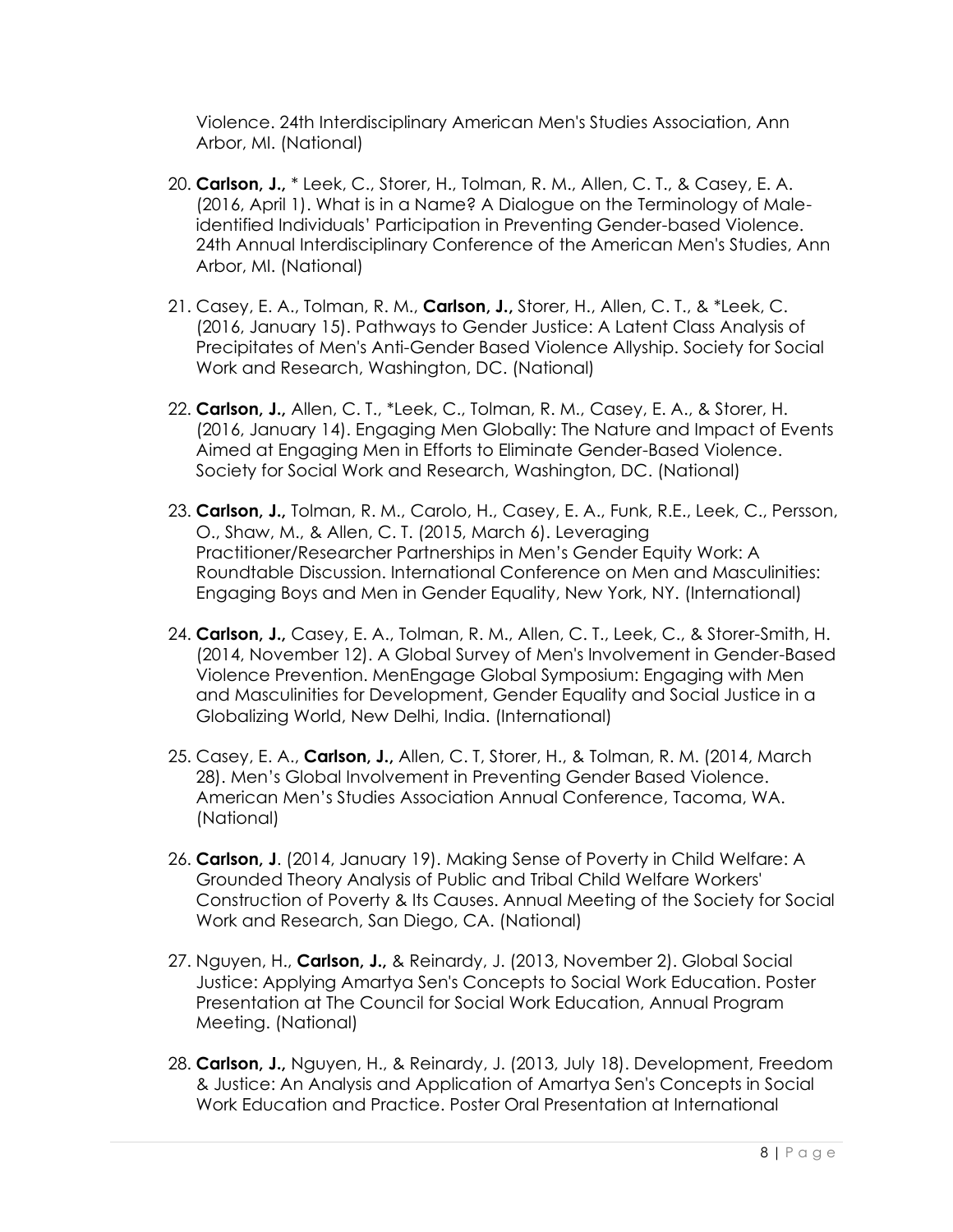Consortium for Social Development, Kampala, Uganda. (International)

- 29. Storer, H., Casey, E. A., **Carlson, J.,** Edleson, J. L., & Tolman, R. M. (2013, January 19). Locating Primary Prevention: A Global Perspective on How Anti-Violence Organizations Conceptualize and Operationalize Primary Prevention in Their Work. Annual Meeting of the Society for Social Work and Research, San Diego, CA. (National)
- 30. **Carlson, J.,** Edleson, J. L., & Kimball, E. (2013, January 17). Identifying New and Expectant Fathers' Supports and Challenges to Prevent Child Exposure to Domestic Violence. Annual Meeting of the Society for Social Work and Research, San Diego, CA. (National)
- 31. **Carlson, J.,** Casey, E. A., Edleson, J. L., Neugut, T. B., Tolman, R. M., & Kimball, E. (2012, January 13). Engaging Men in Preventing Violence Against Women: Organizational and Global Perspectives. Annual Meeting of the Society for Social Work and Research, Washington, DC. (National)
- 32. Kimball, E., **Carlson, J.,** & Wilson, R. (2011, October 29). Resource Identification through Community Consultation: Engaging Fathers to Prevent Child Exposure to Domestic Violence. Poster Presentation at The Council for Social Work Education, Annual Program Meeting, Atlanta, GA. (National)
- 33. **Carlson, J.,** Casey, E. A., Tolman, R. M., & Neugut, T. B. (2011, April 1). Engaging Men as Allies in Ending Violence Against Women: A Qualitative Analysis of Global Organizational Practices. American Men's Studies Association Annual Conference, Kansas City, MO. (National)
- 34. Kimball, E., Tolman, R. M., Neugut, T., Edleson, J. L., & **Carlson, J**. (2011, April 1). Engaging Men as Allies in Ending Violence Against Women: A Global Survey of Organizations. American Men's Studies Association Annual Conference, Kansas City, MO. (National)

# **Major Presentations (Invited)**

- 35. **Carlson, J.** & Akin, B. A. (2021, March 5). *What's Your Data?* Oral presentation at the Virtual Conference of the Quality Improvement Center on Domestic Violence in Child Welfare, All of Us, Every Family, (Virtual Conference) (National).
- 36. White Starr, R., Mota, W., **Carlson, J.** & Akin, B. A. (2021, March 3). *Advancing Equity.* Oral presentation at the Virtual Conference of the Quality Improvement Center on Domestic Violence in Child Welfare, All of Us, Every Family, (Virtual Conference) (National).
- 37. **Carlson, J.,** Siebert, S, Britton, H., & Casey, E. (2016, February 16). An overview of SASA! A community mobilization prevention approach to prevent violence against women and HIV. Kansas Department of Health and Environment. (National)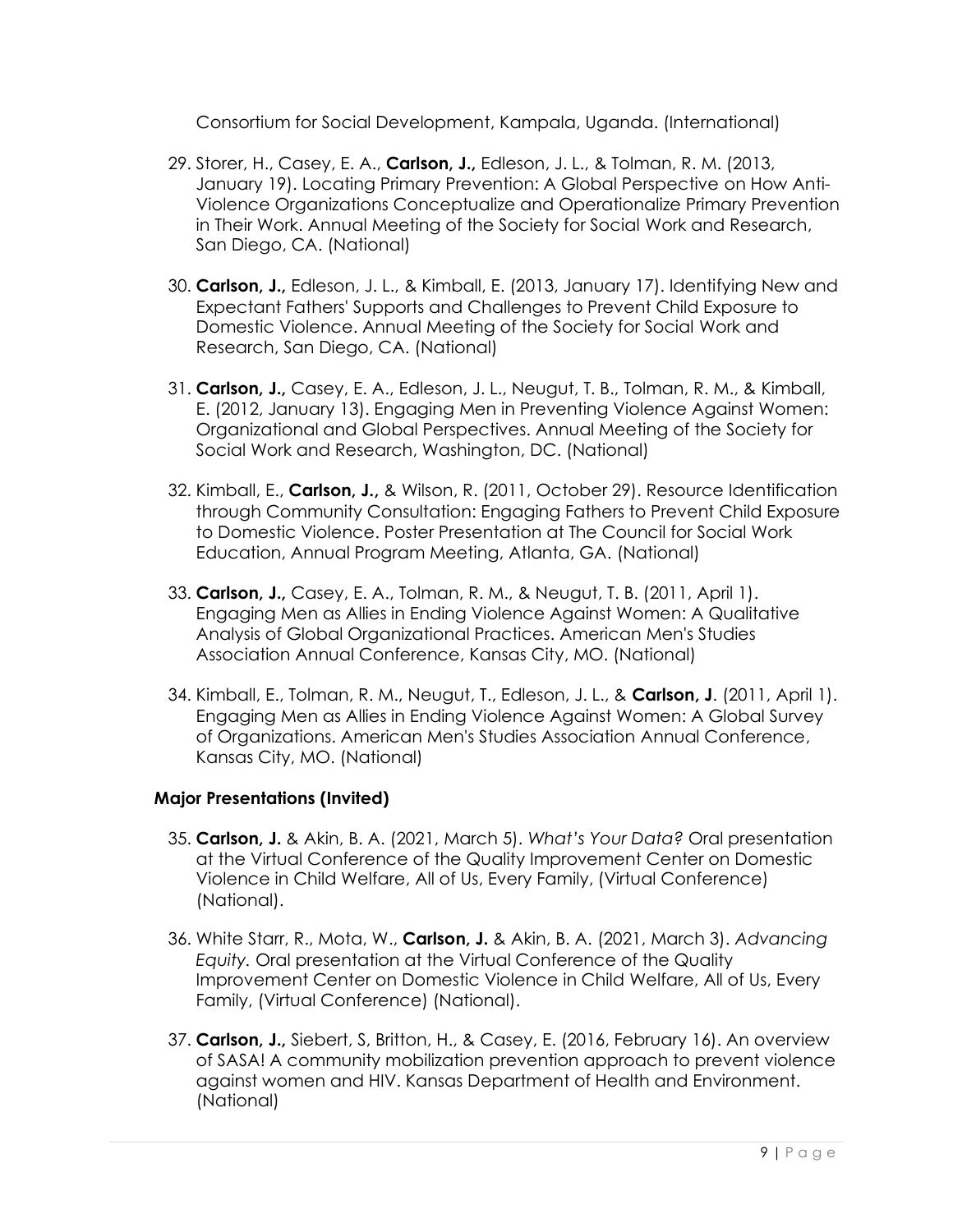- 38. **Carlson, J.** (2015, March 23). *Thinking Broadly & Globally about Frameworks to Engage Men and Boys in Preventing Gender-Based Violence*. Beyond Silence and Violence Webinar, Fathers Incorporated. (National)
- 39. **Carlson, J.,** \*DeGeer, I., & Carolo, H. (2015, September 21). *Fatherhood, Gender Equality, and Violence Prevention: Examining Data and Exploring Possibilities for Practice & Paradigms*. Battered Women's Justice Project: Research/Practitioner Discourse Webinar. (International)
- 40. **Carlson, J.** (2014, November 21). *Mobilizing Men for Gender-Based Violence Prevention: Findings from Multi-Country Studies.* Sustainable Investments: Preventing Young Men's Violence Conference. Hosted by the Authority for Youth and Civil Society Affairs, Swedish Association of Women's Shelters and Young Women's Empowerment Centres (SKR), Men for Gender Equality and the Swedish Association of Authorities and Regions, Stockholm, Sweden. (International)
- 41. Tolman, R. M., Allen, C. T., **Carlson, J.,** & Casey, E. A. (2014, October 27). *Engaging Men in Prevention of Violence Against Women: Global Initiatives*. Battered Women's Justice Project: Research/Practitioner Discourse Webinar. (International)
- 42. Wilson, R., **Carlson, J.,** & Edleson, J. L. (2012, June). *Engaging Fathers in Child Welfare*. Center for the Advanced Studies in Child Welfare, Online Learning Module for Title IV-E, University of Minnesota. (National)
- 43. Tolman, R. M., Casey, E. A., & **Carlson, J.** (2012, February). *Global Perspective on Engaging Men as Allies in Ending Violence Against Women*. Battered Women's Justice Project, 2012 Webinar Series. (National)

# **Minor Presentations (Invited)**

- 1. **Carlson, J.,** Akin, B., Kepple, N., \*Diaz, A., \*Banda, L., & Holmes, C. (2021, February 5). *Anti-Racism Practice for Research Teams.* Research Conversations, Office of Research. University of Kansas, School of Social Welfare, Lawrence, KS. (Local)
- 2. **Carlson, J.** (2019, September 23). *Gender Based Violence: Prevention Focused on Stopping Violence Before It Starts.* Research Impact Talk, School of Social Welfare, University of Kansas, Lawrence, KS. (Local)
- 3. **Carlson, J.** (2016, September 23). *Preventing Gender-based Violence*. Red Hot Research, University of Kansas, Lawrence, KS. (Local)
- 4. **Carlson, J.** (2016, June 16). *Population Health and Primary Prevention of Gender-based Violence: Intersections and Opportunities for Collaboration*. Ohio State University, Columbus, OH. (State)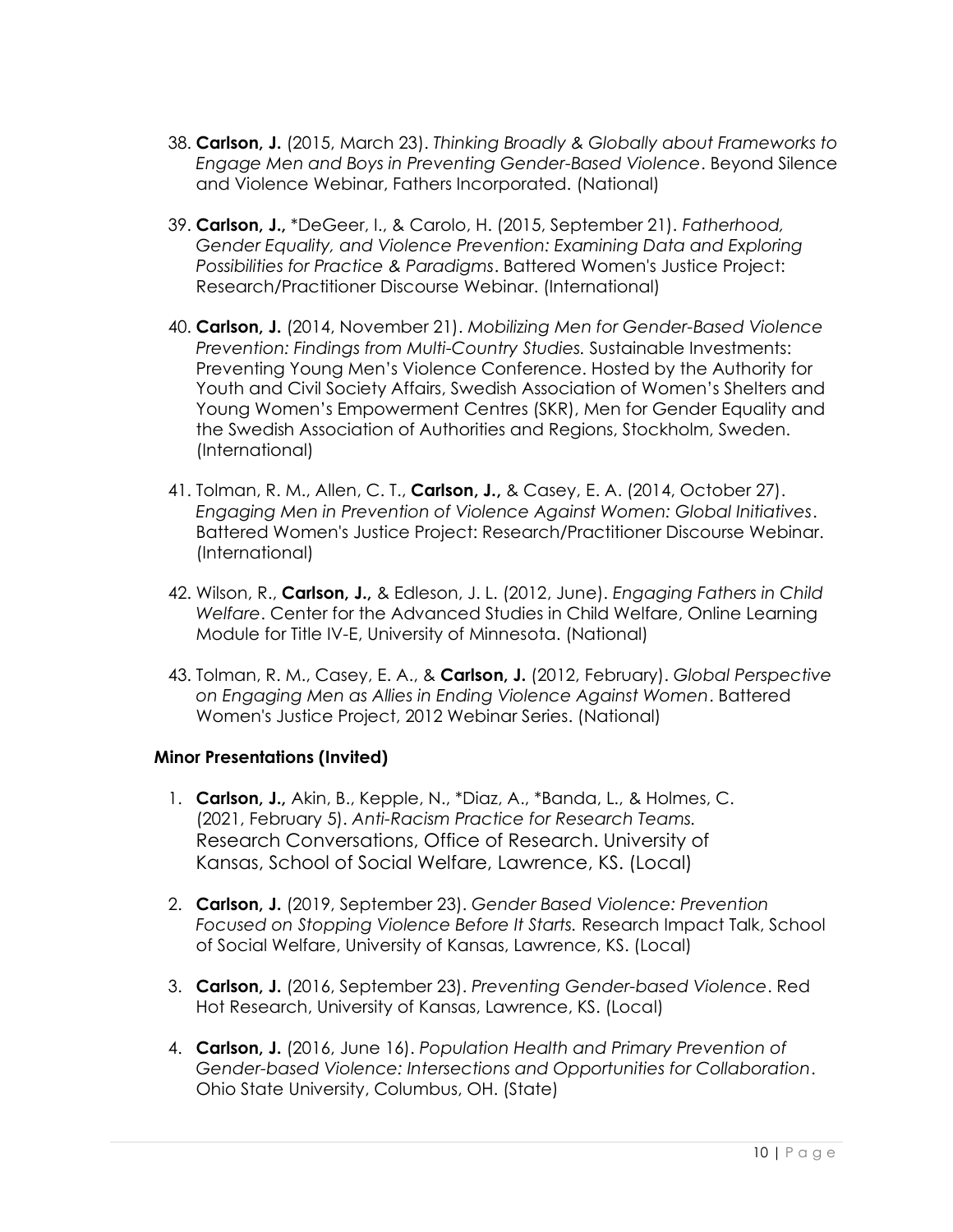- 5. **Carlson, J.** (2016, June 15). *Engaging Men*. Ohio Alliance to End Sexual Violence Annual Conference, Dublin, OH. (State)
- 6. **Carlson, J.** (2016, June 15). Conference Keynote Speaker: *Mobilizing Men to End Gender Based Violence: Strategies, Tensions & Future Directions*. Ohio Alliance to End Sexual Violence Annual Conference, Dublin, OH. (State)
- 7. **Carlson, J.** (2016, February 11). Conference Keynote Speaker: *What "Gender" Frame Do We Use? Applying the Global Conceptualization of Gender Programming in Engaging Boys and Men to Prevent Gender-based Violence*. Kansas Coalition Against Sexual and Domestic Violence, Annual Conference, Topeka, KS. (State)
- 8. **Carlson, J.** (2014, October 9). *What Do We Know about Engaging Men in Ending Gender Based Violence?* The Willow's 7th Annual Domestic Violence Awareness Luncheon, Ottawa, KS. (Local)
- 9. **Carlson, J.** (2014, June 15). *Fatherhood and Domestic Violence*. Dads of Douglas County/Willow Domestic Violence Shelter, Lawrence Health Department, Lawrence, KS. (Local)
- 10. **Carlson, J.** (2014, April 11). *Engaging Boys and Men to Prevent Gender-based Violence: Global Research Perspectives on Strategies.* Social Work Day, University of Kansas, Lawrence, KS. (Regional)
- 11. **Carlson, J.,** Edleson, J. L., & Wilson, R. (2012, July 24). *First Time Fathers: Supports & Challenges*. Transition to Fatherhood: A Hopeful Approach to Engagement, Minneapolis, MN. (Local)
- 12. **Carlson, J.** (2012, January 30). *Ending Domestic Violence Worldwide: Research on Men in Anti-violence Work*. International Connections, University of Minnesota, Minneapolis, MN. (Local)
- 13. **Carlson, J.,** Edleson, J. L., & Wilson, R. (2012, February 23). *Mobilizing Men for Violence Prevention*. Cornerstone Annual Conference on Domestic Violence, Bloomington, MN. (State)
- 14. **Carlson, J.,** Casey, E. A., & Edleson, J. L. (2011, April). *Strategies for Engaging Men in Violence Prevention: Organizational Interviews from Around the Globe*. Doctoral Poster Presentation, University of Minnesota, Minneapolis, MN. (Local)
- 15. Edleson, J. L., Kimball, E., & **Carlson, J.** (2010, June). *Reducing Child Exposure to Domestic Violence by Engaging New and Expectant Fathers*. National Alliance on Mental Illness, Beyond the Baby Blues Conference, Minneapolis, MN. (State)

# **Minor Presentations (Refereed)**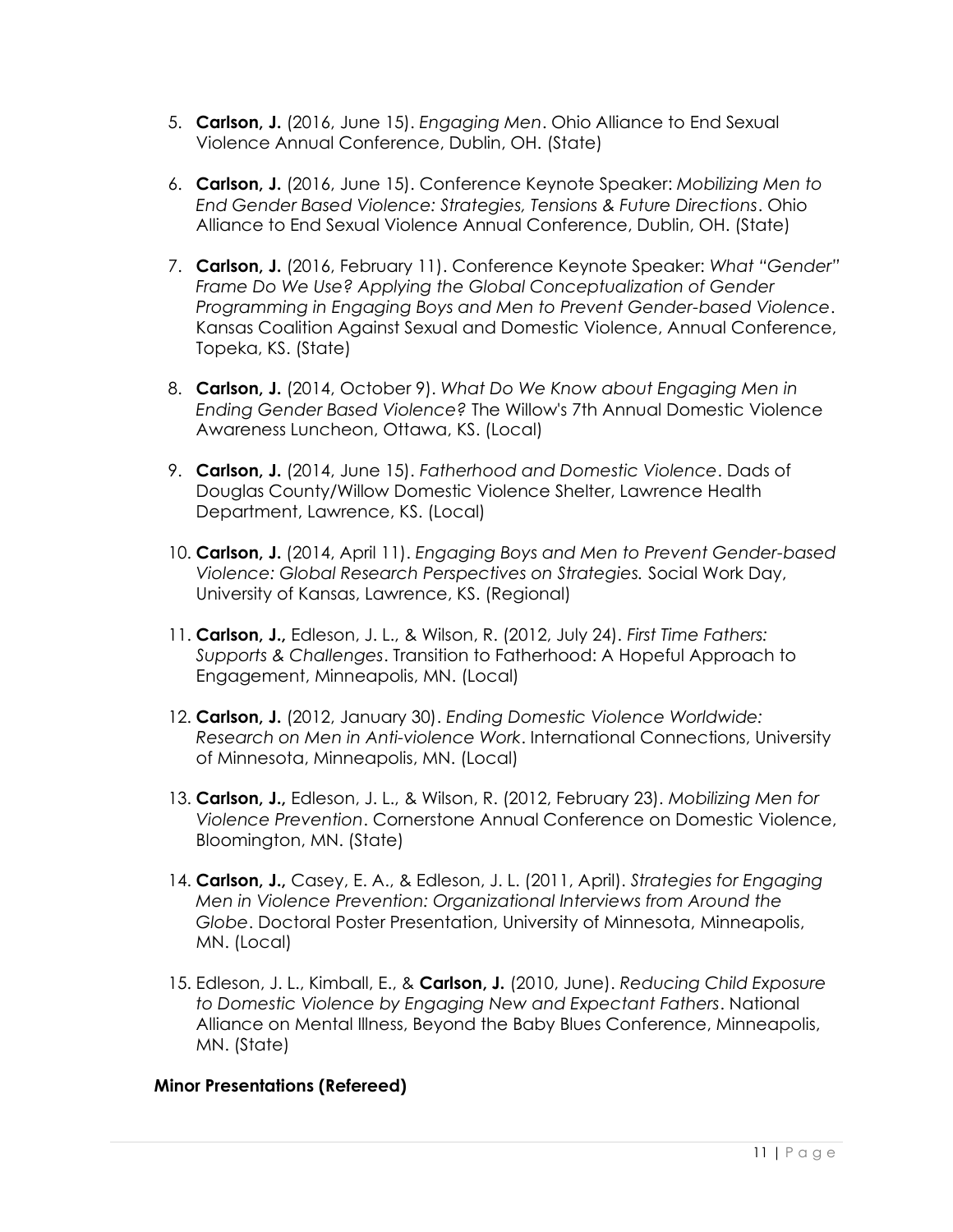- 16. Doan, A., **Carlson, J.,** & Mabachi, N. (2017, February 7). Heartland Sexual Assault Policies & Prevention on Campuses Project. Partners In Progress: 2nd Biennial Conference for the Prevention of Sexual and Domestic Violence, Kansas Coalition Against Sexual and Domestic Violence, Topeka, KS. (State)
- 17. **Carlson, J.,** & Akin, B. (2016, August 18). Do you like CATS? Using Classroom Assessment Techniques to Improve Classroom Climate and Student Learning. Teaching Summit, University of Kansas, Lawrence, KS. (State)
- 18. Reinardy, J., **Carlson, J.,** & Nguyen, H. (2013, March 26). Applying Amaryta Sen's Concepts to Social Work Education. Poster Presentation at the University of Minnesota-College of Education and Human Development Research Day, Minneapolis, MN. (Local)
- 19. **Carlson, J.,** Edleson, J. L., & Wilson, R. (2012, March 14). Identifying New & Expectant Fathers' Supports and Challenges to Prevent Child Exposure to Domestic Violence. Poster Presentation at the University of Minnesota-College of Education and Human Development Research Day, Minneapolis, MN. (Local)
- 20. Lightfoot, E., Reinardy, J., Lee, M., **Carlson, J.,** & Nguyen, H. (2012, March 14). Doctoral Education in Social Work. Minnesota Social Service Association State Conference, Minneapolis, MN. (State) Co-presenter on panel.
- 21. **Carlson, J.,** Casey, E. A., & Edleson, J. L. (2011, April 27). Strategies for Engaging Men in Violence Prevention: Organizational Interviews from Around the Globe. University of Minnesota-College of Education and Human Development Research Day, Minneapolis, MN. (Local)
- 22. **Carlson, J.,** & Semanchin-Jones, A. (2010, June). Family Centered Community Organizing. Minnesota Chapter of the National Association of Social Workers Annual Conference, Minneapolis, MN. (State)
- 23. Edleson, J. L., Tolman, R. M., **Carlson, J.,** Kimball, E., Obrien, S., & Neugut, T. B. (2010, March). Engaging New and Expectant Fathers to Reduce Childhood Exposure to Domestic Violence. Poster Presentation at the Minnesota Social Service Association Conference, Minneapolis, MN. (State)
- 24. Edleson, J. L., Kimball, E., **Carlson, J.,** Tolman, R. M., & Neugut, T. B. (2010, March). A Conceptual Model to Engage New and Expectant Fathers in Violence Prevention. Poster Presentation at the University of Minnesota - College of Education and Human Development Research Day, Minneapolis, MN. (Local)

# **C. Research Funding/Fellowships**

# **University of Kansas**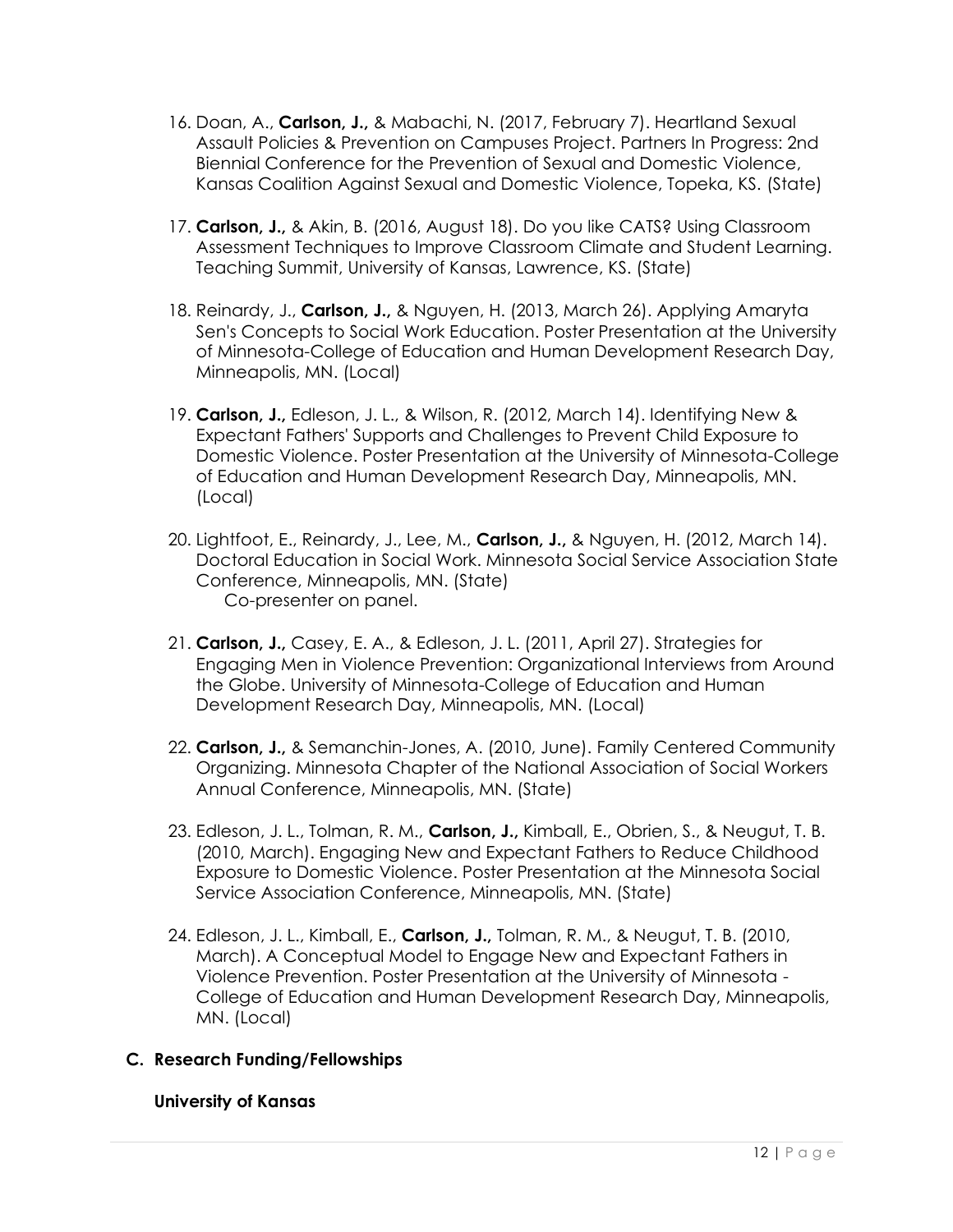# **Externally-Funded Grant/Contract**

# **Funded Proposals**

- 1. Brockman, J. (Principal) & **Carlson, J.** (Evaluation Coordinator). *Gender Based Violence Prevention Impact Evaluation.* Kansas Department of Health & Environment. \$42,163.00, (February 1, 2021-January 31, 2022). (Invited)
- 2. Brockman, J. (Principal) & **Carlson, J.** (Evaluation Coordinator). *Gender Based Violence Prevention Impact Evaluation.* Kansas Department of Health & Environment. \$42,163.00, March, 2020 (March 1, 2020-January 31, 2021). (Invited)
- 3. Kansas Department of Health & Environment (Lead Applicant). **Carlson, J.** (Co-author) & Brockman, J. (Co-author), & Hart, L. (Co-author). *Campus Sexual Assault Prevention: Implementation Evaluation Program.* Centers for Disease Control and Prevention and American Public Health Association \$25,000, March 2018 (March 23, 2018- March 30, 2019). (Refereed/Competitive)
- 4. **Carlson, J.** (Principal), Akin, B. (Co-Principal) & Kepple, N (Co-Principal). *Evaluation for the Quality Improvement Center on Child Welfare Involved Children and Families Experiencing Domestic Violence*. HHS-2016-ACF-ACYF-CA-1184, US Department of Health & Human Services, Administration for Children and Families \$2,677,745, July 2016 (September 30, 2016 – June 30. 2022). (Refereed/Competitive) \*NOTE: Zinn, A. was the principal until his death in December 2018.
- 5. Doan, A. (Principal), **Carlson, J.** (Co-Principal), & Mabachi, N. (Co-Principal). *The Heartland Sexual Assault Policies & Prevention on Campuses Project*. US Department of Health & Human Services, Office on Women's Health \$750,000, Submitted April 2016 (July 15, 2016 - June 30, 2019). (Refereed/Competitive)

# Submitted Proposals

1. **Carlson, J.** (Principal). *Centering the Lived Experience of Domestic Violence Survivors Engaged in a Child Welfare Intervention Project.* Fahs-Beck Fund for Research and Experimentation's Faculty/Postdoctoral Research Grant Program, \$20,000, Submitted May 2020. (Referred/Competitive). Fund did not review submissions and made no decision due to COVID.

# Not Funded Proposals

1. Akin, B. A. (Principal), **Carlson, J.** (Co-Principal) & Kepple, N. J. (Co-Principal) *Evaluation Services for the National Center to Transform Society for Children and Youth*. Submitted Round 1 Application by Caminar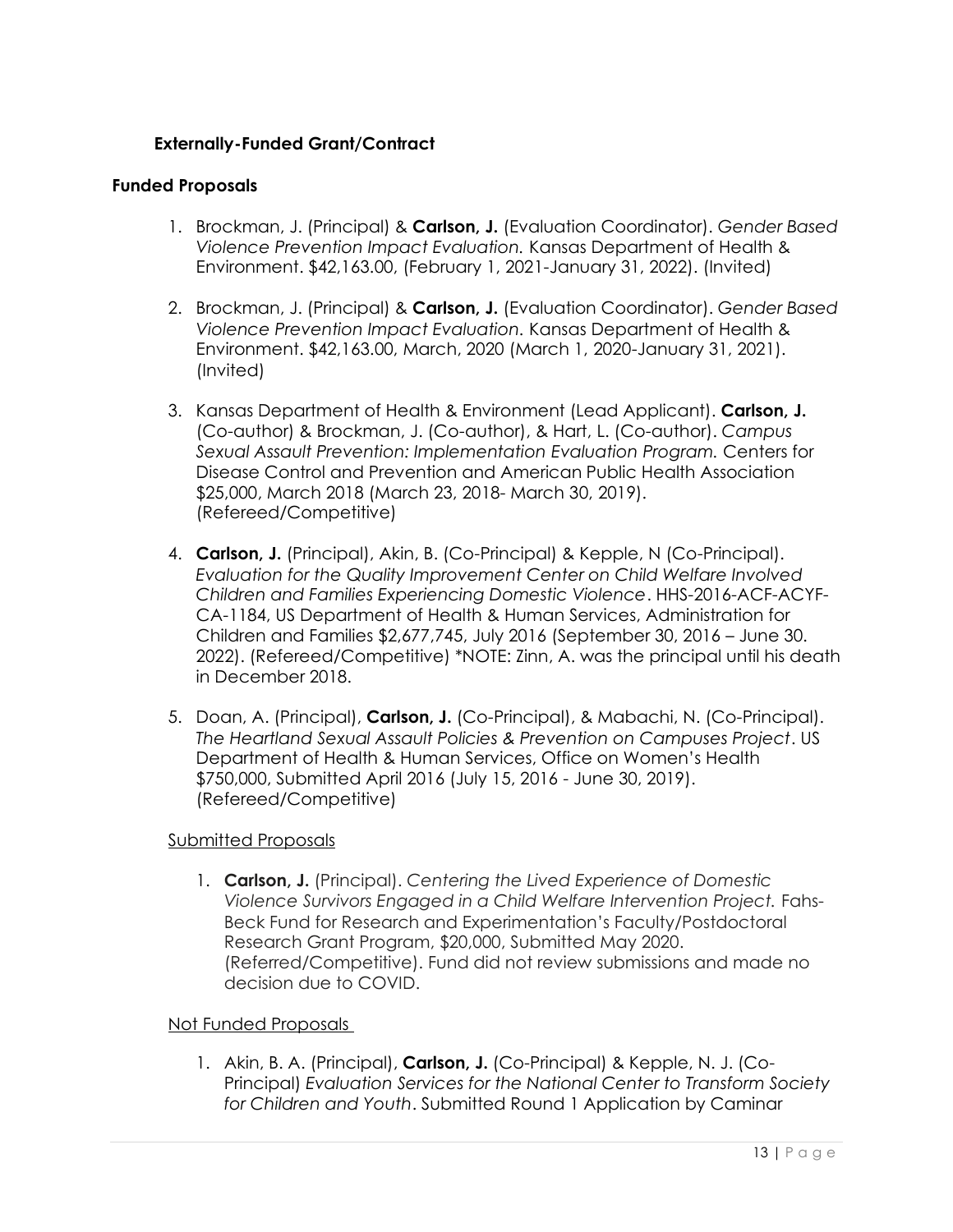Latino, Inc. to the W. K. Kellogg Foundation, Racial Equity 2030. (Submitted Initial Proposal March 2021). (Refereed/Competitive)

- 2. **Carlson, J.** (Principal), & Watson-Thompson, J. (Co-Principal). *Evaluation services for Father Forward Program. Saint Francis Community Family Services Inc. lead applicant. New Pathways for Fathers and Families*. HHS-2015-ACF-OFA-FK-0993, US Department of Health & Human Services. Administration for Children and Families \$1,103,074, Submitted July 2015 (September 2015 - October 2020).
- 3. Watson-Thompson, J. (Principal), & **Carlson, J.** (Co-Principal). *Evaluation services for Focus on Fatherhood Project. Randolph County Caring Community Project lead applicant. New Pathways for Fathers and Families*. HHS-2015-ACF-OFA-FK-0993, US Department of Health & Human Services. Administration for Children and Families \$323,330, Submitted July 2015 (September 2015 - October 2020).
- 4. Doan, A. (Principal), & **Carlson, J.** (Co-Principal). *The Heartland Sexual Assault Policies & Prevention on Campuses Project*. US Department of Health & Human Services. \$1,500,000, Submitted May 15, 2015 (August 1, 2015 - July 31, 2020).
- 5. **Carlson, J.** (Principal). *Understanding the Transition to Fatherhood for Previously Violent Men*. Harry Frank Guggenheim Foundation \$18,930, Submitted July 2014.

# **Internal Award**

# **Funded Proposals**

- 1. Sexual Assault Prevention & Education Center (Brockman, J) & **Carlson, J.** (Evaluator/Researcher). *Longitudinal Study of the University of Kansas Sexual Assault Prevention and Education Center's Approach.* University of Kansas Student Senate, Bill 2021-024 \$61,520.00 (June 30, 2021-July 1, 2021).
- 2. **Carlson, J.** Domestic Violence Offender Research A Nested Project. *General Research Fund.* 2510769. KUCR \$7,627.71, (07/01/2020- 06/30/2022).
- 3. **Carlson, J.** *International Travel Award*. 1729703‐906 CF1: OIPTA00001. KUCR \$1,000, (Fall 2019).
- 4. **Carlson, J.** *International Travel Award*. 1729703-906, KUCR \$1,000, Fall 2014.
- 5. **Carlson, J.** *Understanding How Formal and Informal Support of New and Expectant Fathers Impacts Family Violence Related Outcomes*. University of Kansas \$8,000, Submitted April 2014 (June 2014 - June 2016).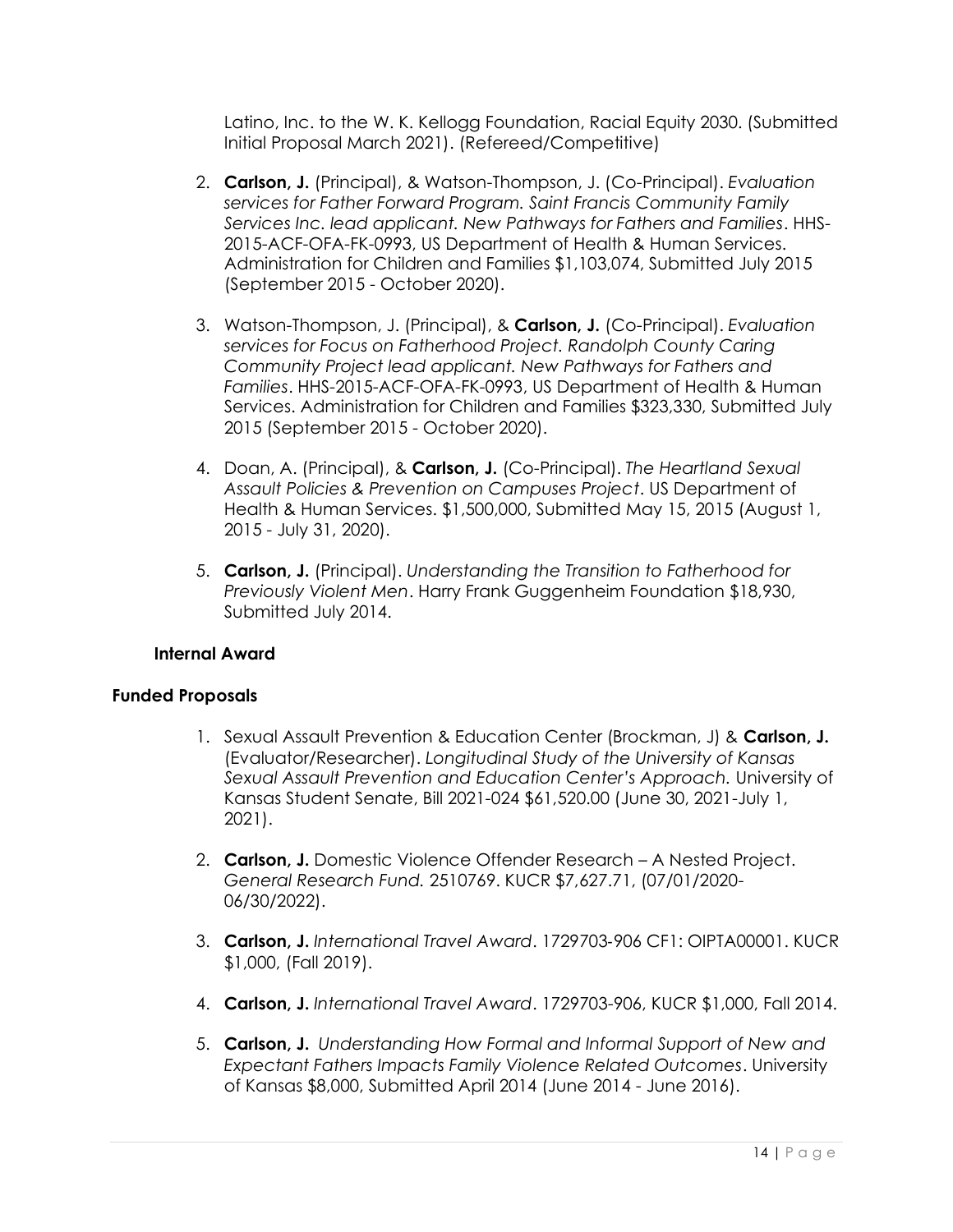# **Not Funded Proposals**

1. **Carlson, J.** (Principal), Britton, H. (Co-Principal), & Mabachi, N. (Co-Principal). *Adaptation of a Community Mobilizing Model to Prevent Gender-based Violence and HIV*. Institutional - RIC II \$37,383, Submitted April 26, 2017 (June 1, 2016 - May 31, 2017).

### **University of Minnesota**

### **Internal Award**

### **Funded Proposals**

A. Edleson, J. (Principal), & **Carlson, J.** *Engaging Men in Violence Prevention: A Global Qualitative Study*. College of Education and Human Development International Grant \$3,000 (2011 - 2012).

### **D. Honors and Awards for Research**

### **Group Honor/Award**

Best Conceptual Article "Social justice and the capabilities approach: Seeking a global blueprint for the EPAS." *Journal of Social Work Education*. (September 2017)

### **Individual Honor/Award**

- Award of Excellence, University of Minnesota, College of Education and Human Development Alumni Society (November 2021)
- Best Dissertation Proposal Award, University of Minnesota School of Social Work. (November 2012)
- Block Grant Award, University of Minnesota School of Social Work. (2010-2011)
- Pennock Scholarship, University of Minnesota School of Social Work. (2010- 2011)
- Child Welfare Title IV-E Doctoral Fellowship, University of Minnesota School of Social Work. (2009-2010)

# **KU TEACHING RECORD**

### **Teaching Interests**

Social Welfare Policy; Social Welfare Policy Advocacy; Community & Organizational Practice; Social Work Practice with Groups & Families.

### **Courses Taught**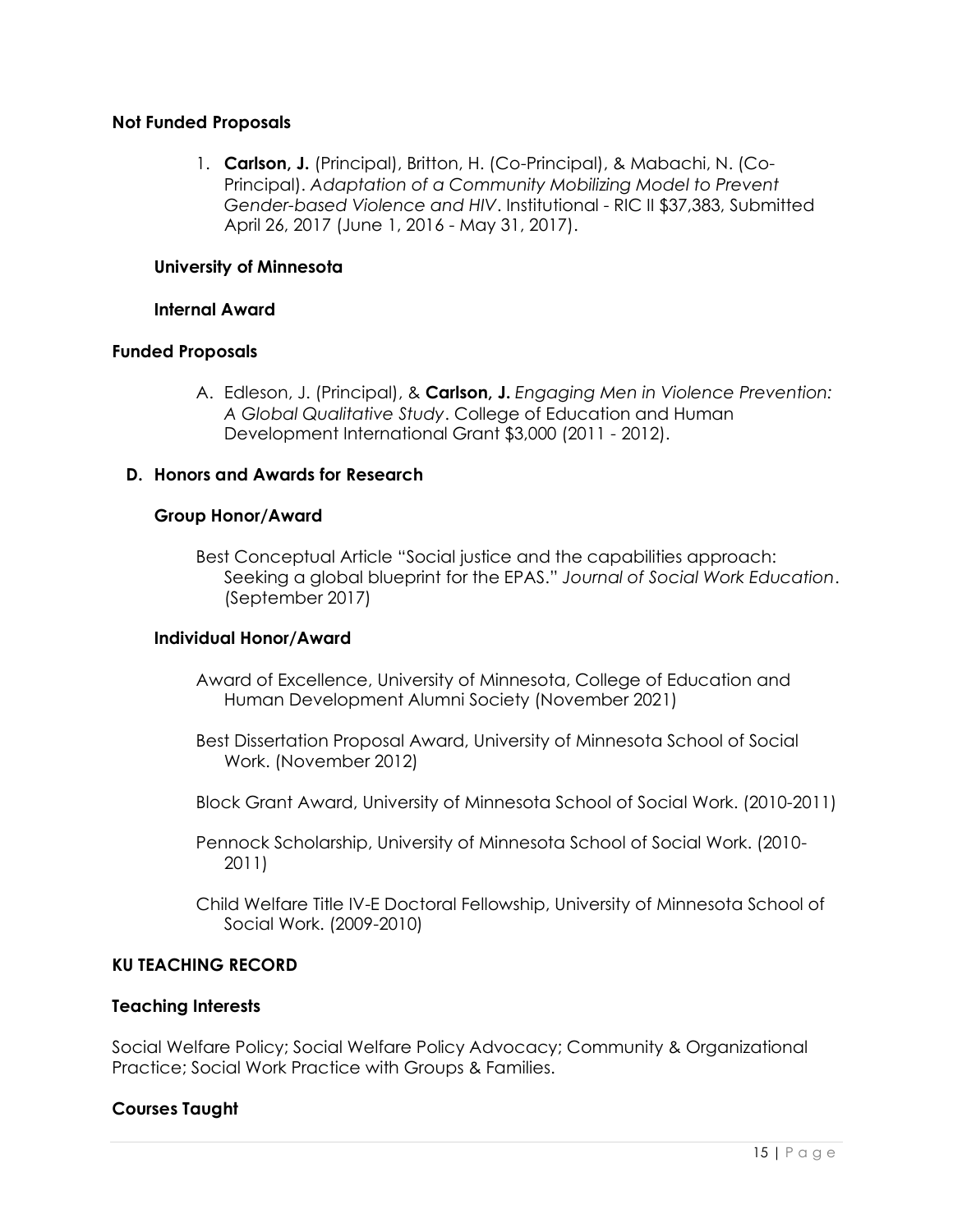| <b>Course Number</b> | <b>Course Title</b>                         | Sem/Year         | # Enrolled     | $\frac{9}{6}$ |
|----------------------|---------------------------------------------|------------------|----------------|---------------|
|                      |                                             |                  |                | <b>Taught</b> |
| SW 982-25991         | Social Welfare Policy                       | <b>Fall 2020</b> | $\overline{4}$ | 100           |
| SW 982-28465         | Social Welfare Policy                       | <b>Fall 2019</b> | 3              | 100           |
| SW 490-87877         | <b>Directed Readings</b>                    | Summer 2019      |                | 100           |
| SW 220-63361         | Social Work, Social Welfare &<br>US Society | Spring 2019      | 37             | 100           |
| SW 875-79390         | Readings and Investigations:                | Spring 2019      | 1              | 50            |
| SW 875-88156         | Readings and Investigations:                | Summer 2018      |                | 100           |
| SW 982-18484         | Social Welfare Policy                       | <b>Fall 2017</b> | 5              | 100           |
| SW 990-88477         | Graduate Research                           | Summer 2017      |                | 100           |
| SW 875-70086         | Readings and Investigations                 | Spring 2017      |                | 100           |
| SW 875-31197         | Readings and Investigations                 | Fall 2016        | $\mathbf{1}$   | 100           |
| SW 982-19410         | Social Welfare Policy                       | Fall 2016        | 7              | 100           |
| SW 621-54254         | Social Policy Analysis &<br>Advocacy        | Spring 2016      | 22             | 100           |
| SW 713-62247         | Community & Organizational<br>Practice      | Spring 2016      | 16             | 100           |
| SW 620-14701         | Social Policies & Program<br>Analysis       | Fall 2015        | 22             | 100           |
| SW 982-20300         | Social Welfare Policy                       | Fall 2015        | $\overline{7}$ | 100           |
| SW 621-54726         | Social Policy Analysis &<br>Advocacy        | Spring 2015      | 20             | 100           |
| SW 713-64173         | Community & Organizational<br>Practice      | Spring 2015      | 11             | 100           |
| SW 620-15173         | Social Policies & Program<br>Analysis       | <b>Fall 2014</b> | 20             | 100           |
| SW 621-55171         | Social Policy Analysis &<br>Advocacy        | Spring 2014      | 21             | 100           |
| SW 713-66447         | Community & Organizational<br>Practice      | Spring 2014      | 13             | 100           |
| SW 620-15663         | Social Policies & Program<br>Analysis       | <b>Fall 2013</b> | 21             | 100           |

# **Undergraduate Advising Record**

### **University of Kansas**

Maintained annual standard undergraduate advising responsibilities, 2013 – present.

**Undergraduate Student Research Co-Mentor: Bridge Program**

Warren Griffin June 2016 – September 2016 (Haskell Indian Nations University – KU partnership)

# **Graduate and Postgraduate Advising Record**

Maintained annual standard MSW advising responsibilities, 2013 – present.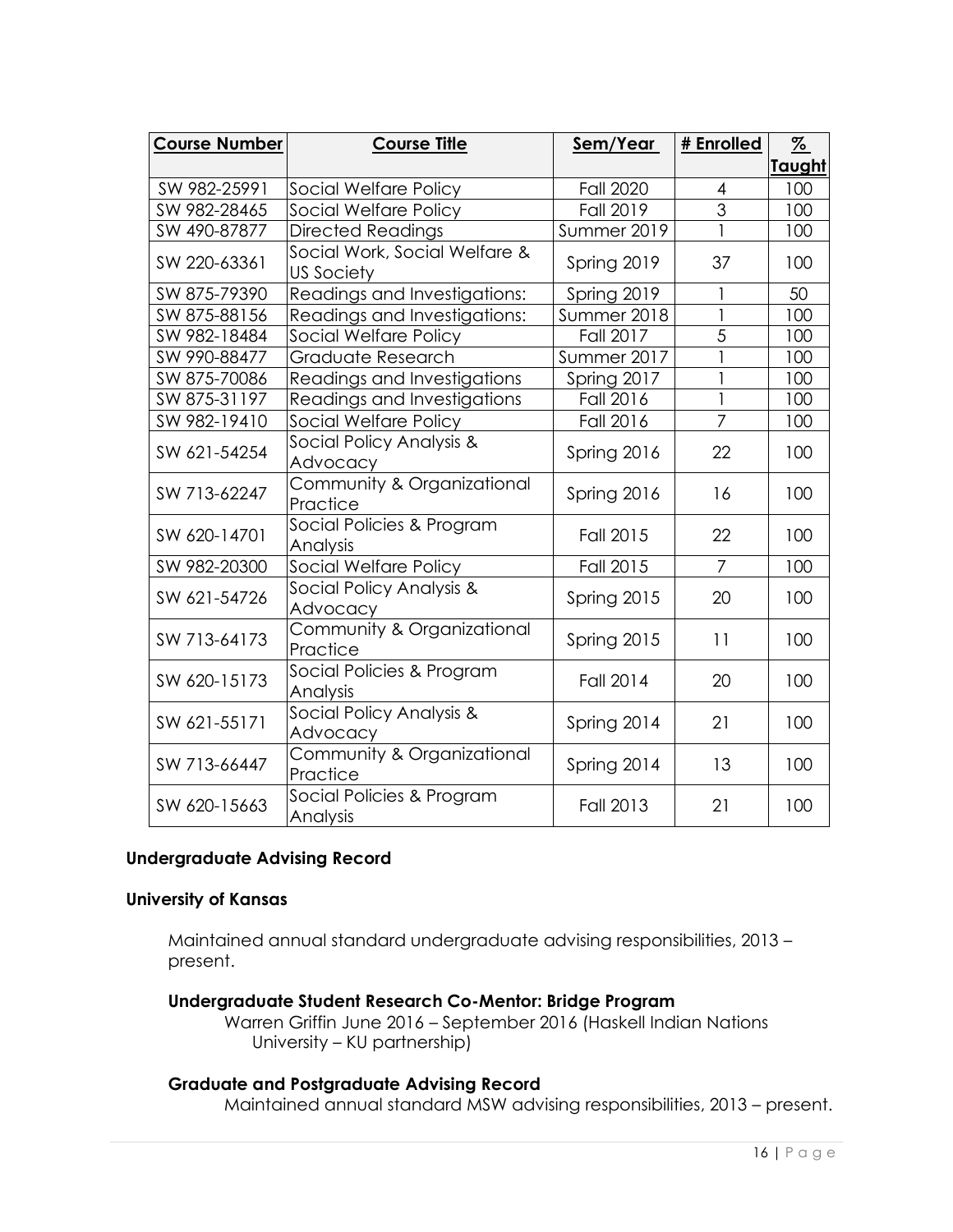### **Committee Chair: Doctoral Dissertation**

Linda Banda, Social Welfare, In progress

### **Committee Member: Doctoral Dissertation**

Heather Lassman, Social Welfare, In Progress Patricia Sattler, Social Welfare, In Progress Jared Barton, Social Welfare, August 15, 2019 Jennifer Chappell Deckert, Social Welfare, February 27, 2019 Elizabeth O'Neill, Social Welfare, April 4, 2018 Susan Frauenholtz, Social Welfare, January 24, 2017 Stacia West, Social Welfare, April 5, 2016 Cindy Calvo, Social Welfare, June 19, 2014

# **Outside Committee Member: Doctoral Dissertation**

Dustin Struble, Educational Leadership & Policy Studies, February 3, 2021

### **Committee Chair: Doctoral Qualifying Paper**

Linda Banda, Social Welfare, May 2021

### **Committee Member: Doctoral Qualifying Paper**

Kelechi Wright, Social Welfare, In Progress Kortney Carr, Social Welfare, In Progress Patricia Sattler, Social Welfare, December 17, 2018 Jared Barton, Social Welfare, March 7, 2018 Elizabeth O'Neill, Social Welfare, December 14, 2016

### **Outside Committee Member: Oral Defense**

Dustin Struble, Educational Leadership & Policy Studies, March 19, 2019

### **Research Advisor: Master's Research Scholarship Mentor**

Leah Youngren, Social Welfare, Fall 2021-Spring 2022 Kimberly Reiser, Social Welfare, Fall 2021-Spring 2022 Sierra Two-Bulls, Social Welfare, Fall 2014 – Spring 2015 Zyrie Henricks-Berry, McNair Scholar, January 2019 – May 2020

### **SERVICE RECORD**

### **A. University of Kansas Service**

### **University (Appointed)**

| Member | Campus Equity Implementation Committee, 2017 – 2020                                    |
|--------|----------------------------------------------------------------------------------------|
| Chair  | Emily Taylor Center for Women and Gender Equity Director Search<br>Committee, 2019     |
| Member | Sexual Assault Prevention & Education Center Director Search<br>Committee, 2015 - 2016 |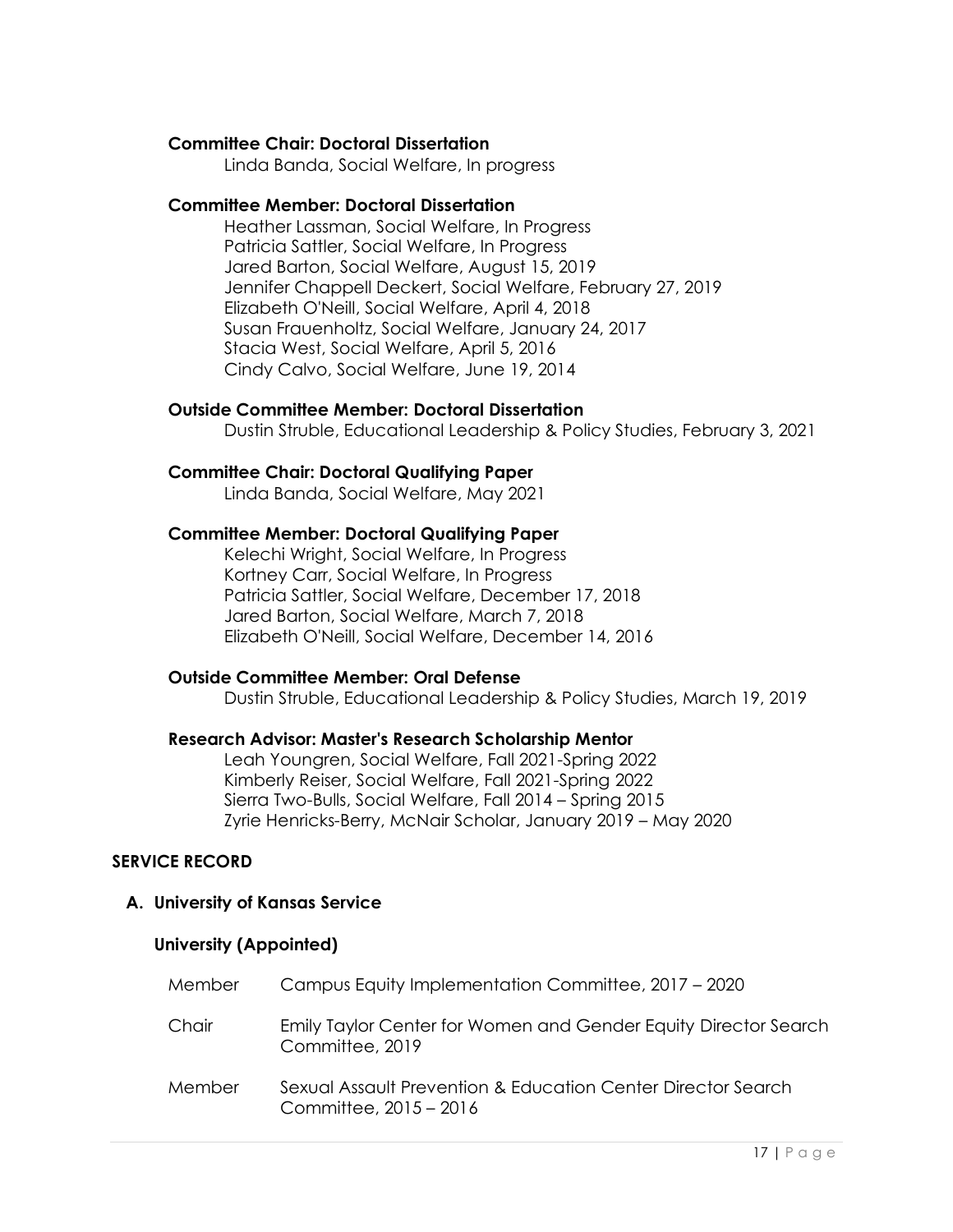Member Chancellor's Task Force on Sexual Assault, 2014 – 2015

# **University (Not Appointed/Not Elected)**

| Member | University Core Curriculum Committee, 2021– Present                                   |
|--------|---------------------------------------------------------------------------------------|
| Member | Men's Action Project, Advisory Board, 2020 – Present                                  |
| Member | Women, Gender & Sexuality Studies Advisory Board, 2013 - 2018                         |
|        | Participant  Office of Diversity & Equity: University Faculty Hiring Guidelines, 2017 |
|        |                                                                                       |

# **School (Elected)**

| Co-Chair | Faculty Executive Committee, 2021 – Present                |
|----------|------------------------------------------------------------|
| Chair    | Faculty Executive Committee, 2019 - 2021                   |
| Member   | Promotion, Retention, and Tenure Committee, 2019 – Present |
| Member   | PhD Program Committee, 2018 - 2020                         |
| Member   | Faculty Executive Committee, 2014 – Present                |
| Member   | Ad hoc Mission Revision Committee, 2016 - 2017             |
| Member   | Diversity, Equity, & Inclusion Working Group, 2017         |

# **School (Not Elected)**

| Member                | Benchmarks Rubric Committee, 2020 - Present                                         |
|-----------------------|-------------------------------------------------------------------------------------|
| Member                | Diversity Equity and Inclusion Council, 2018 – Present                              |
| Member                | BSW Curriculum Committee, 2015 – Present                                            |
| <b>Faculty Mentor</b> | Adjunct Mentoring for SW 620, Social Policies & Program<br>Analysis, 2013 – Present |
| <b>Faculty Mentor</b> | Adjunct Mentoring for SW 621 Social Policy Analysis &<br>Advocacy, 2013 – Present   |
| <b>Faculty Mentor</b> | Adjunct Mentoring for SW 631 Intimate Partner Violence,<br>$2013 - 2018$            |
| <b>Faculty Mentor</b> | Adjunct Mentoring for SW 861 Intimate Partner Violence,<br>$2013 - 2018$            |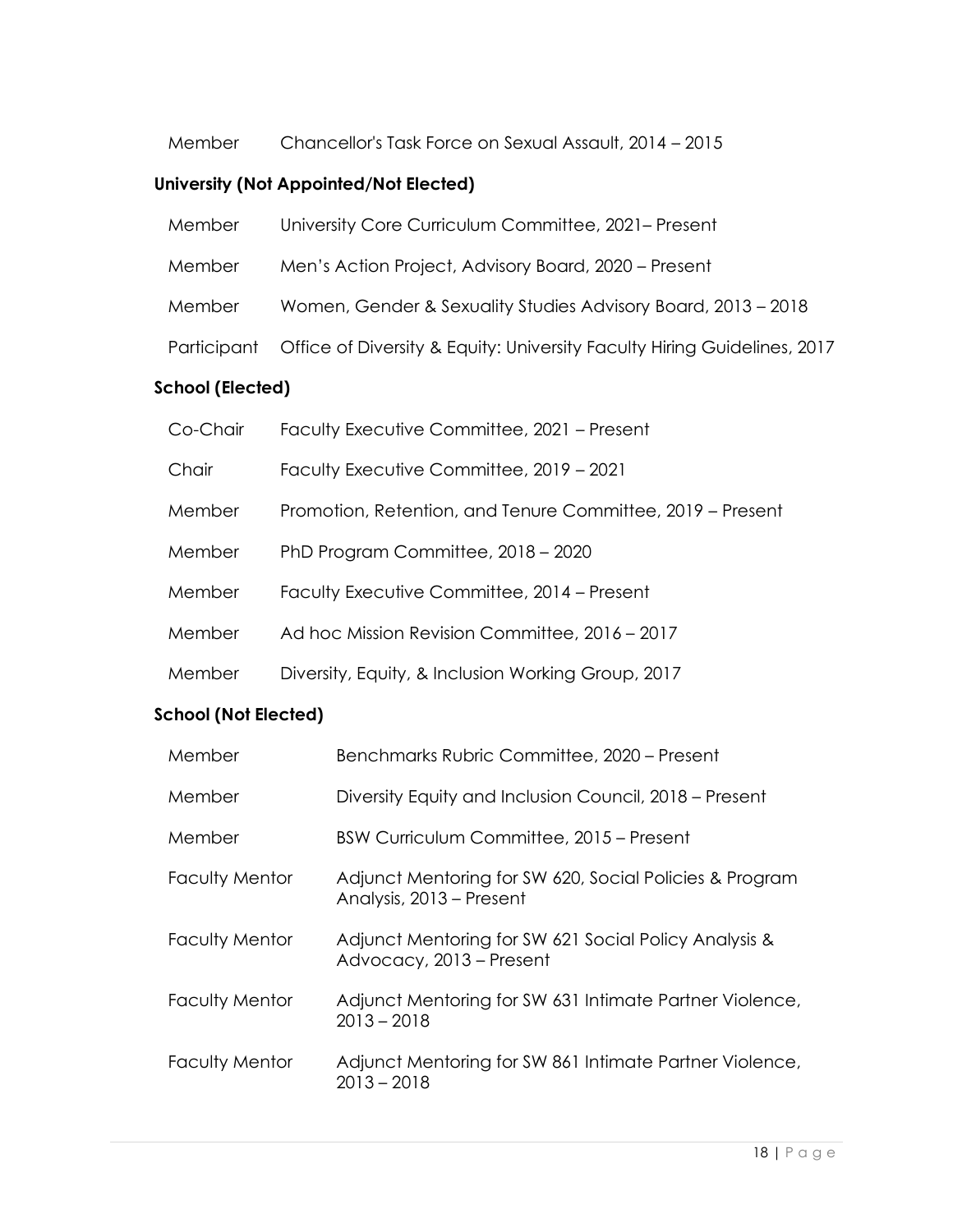| Faculty Mentor          | GTA Observation and Mentoring (various courses), 2013 -<br>Present                  |
|-------------------------|-------------------------------------------------------------------------------------|
| Member                  | Toni Johnson Office of Race and Social Justice, 2016 – 2017                         |
| <b>Faculty Advisory</b> | BSW Student Group, 2014 - 2017                                                      |
| Advisor                 | Dissertation Completion Support Group, 2014 - 2016                                  |
| Reviewer                | Selection Committee for KU Graduate Studies Dissertation<br>Fellowship, 2015 & 2015 |
| Reviewer                | Nomination Committee for KU Graduate Studies Summer<br>Research Award, 2015         |
| Representative          | School Sponsored Student Discussion: Sexual Assault on<br>Campus, 2014              |
| Member                  | MSW Foundation Curriculum Committee, 2013                                           |

# **B. University of Minnesota Service**

# **University (Appointed)**

| Representative | Graduate Review and Improvement CEHD Advisory Board, |
|----------------|------------------------------------------------------|
|                | $2011 - 2013$                                        |

# **School (Appointed)**

| Member | Title IV-E MSW Scholarship Review Committee. School of |
|--------|--------------------------------------------------------|
|        | Social Work (Spring 2011)                              |

# **C. Professional Service**

# **International**

| Reviewer | Master's Thesis, "How far can men go? A study of the men's |
|----------|------------------------------------------------------------|
|          | movement to end violence against women in Indonesia", Nur  |
|          | Hasyim, University of Wollongong, Australia.               |

# **National**

| Reviewer | Conference Abstracts, Society of Social Work and Research, 2018–<br>Present |
|----------|-----------------------------------------------------------------------------|
| Reviewer | Conference Abstracts, Council of Social Work Education, 2018                |
| Reviewer | Journal of Gender Studies 2021                                              |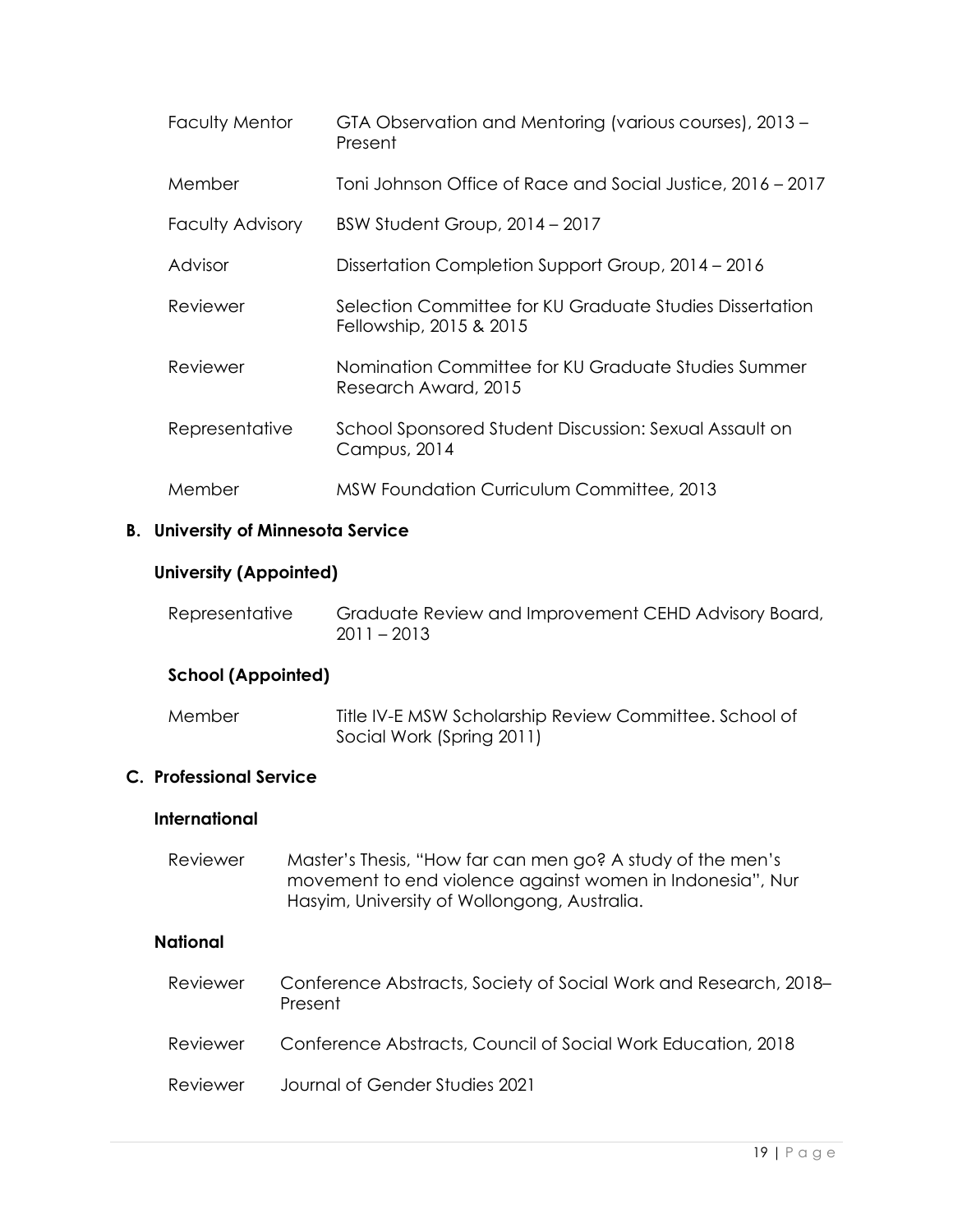| Reviewer | Aggression & Violent Behavior 2021 |
|----------|------------------------------------|
|          |                                    |

- Reviewer Journal of Family Violence, 2018 Present
- Reviewer Journal of Interpersonal Violence, 2017 Present
- Reviewer Psychology of Men & Masculinities, 2016 Present
- Reviewer Journal of Gender Studies, 2016 Present
- Reviewer American Journal of Preventive Medicine, 2014 Present
- Reviewer Child & Family Social Work, 2014 Present
- Reviewer Child Abuse & Neglect, 2014 Present
- Reviewer Children and Youth Services Review, 2014 Present
- Reviewer Health Education Research, 2014 Present
- Reviewer Lancet, 2014 Present
- Reviewer Violence Against Women, 2013 Present

### **State**

- Member Governor's Domestic Violence Fatality Review Board, Topeka, KS, 2016 – 2019
- Member Action Planning for Sexual Violence Prevention on College and University Campuses, Centers for Disease Control and Prevention and the American Public Health Association, Atlanta, GA. (July 21 – 22, 2015) Co-wrote proposal for state team, with Kansas Department of Health and Environment, Rape Prevention Education
	- Program Director. Kansas team one of 15 state teams selected. Member of five-person Kansas team to attend and participate in one-year implementation planning process.
- Member Kansas Coalition Against Sexual and Domestic Violence, Prevention Conference Planning Group, Topeka, KS, 2014 – 2020

# **Local**

| Member | Douglas County Sexual Violence Prevention Work Group,<br>Lawrence, KS, 2018 - 2019 |
|--------|------------------------------------------------------------------------------------|
| Member | Dads of Douglas County, Lawrence, KS, 2014 - 2015                                  |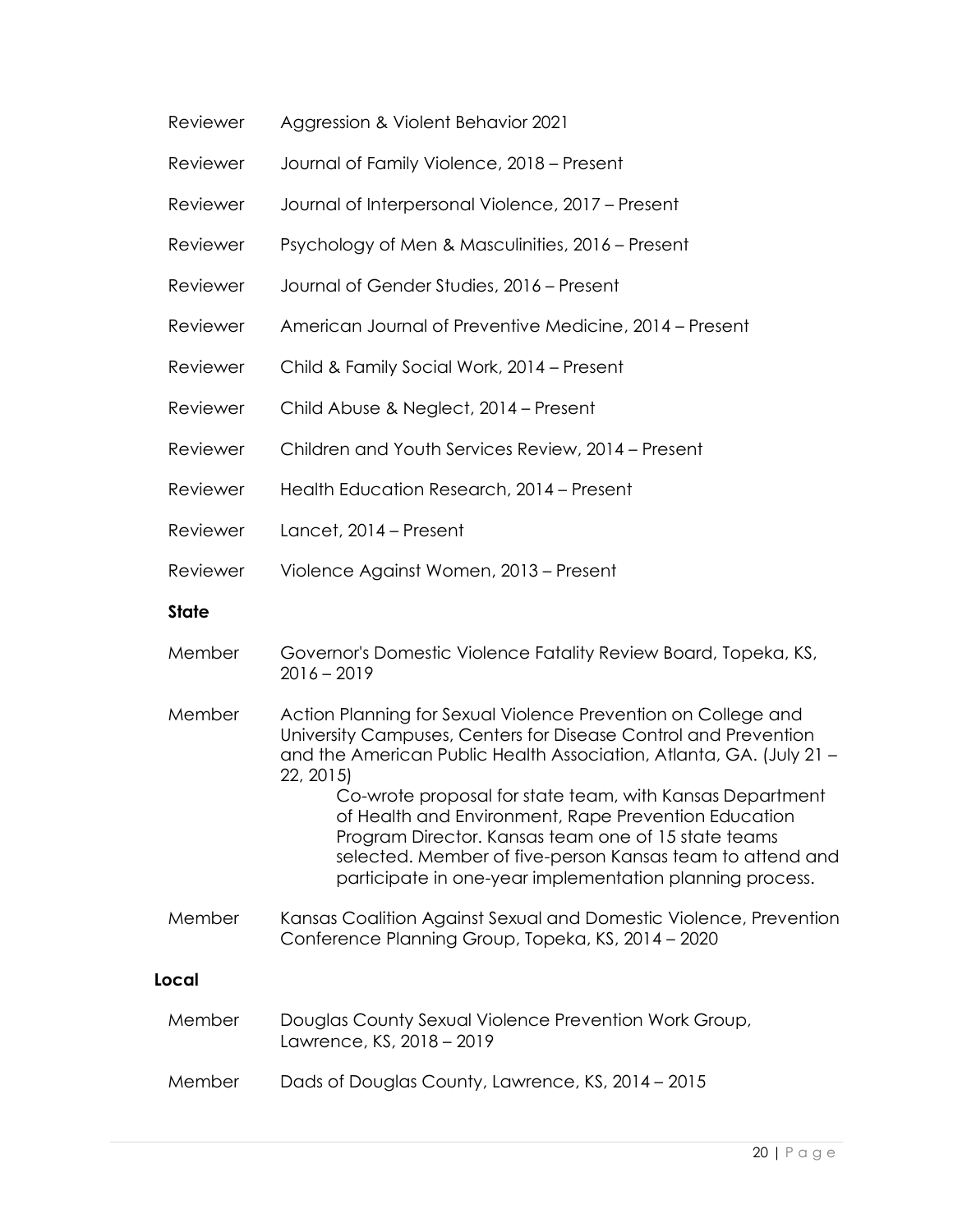# **Professional Memberships**

Association for Community Organization and Social Administration, (October 2016 – 2019)

Society for Social Work and Research, (December 2010 – Present)

# **Service Presentations (Invited)**

- **Carlson, J.** (2021, September 28). *Mentoring: Not One Right Way.* Guest lecture in class. University of Kansas, School of Social Welfare, Lawrence, KS.
- Gatson, J., Berry-Hendricks, Z., **Carlson, J.,** & Warren, K. (2020, June 22). *Racial Justice, Policing, and Social Work: How Understanding History Can Shape Our Current Actions.* Virtual roundtable. University of Kansas School of Social Work, Lawrence, KS.
- Semanchin Jones, A., **Carlson, J.,** & Valandra. (2019, November 20). *Life as an Assistant Professor at a Research University*. University of Minnesota School of Social Work, PhD Colloquia, St Paul, MN (Via video conference).
- **Carlson, J.** (2018, April 18). *Making the Work "Survivor-Centered": Reflections from a Researcher.* Drink, Talk, Learn: The Consent Version for Sexual Assault Awareness Month. University of Kansas, Sexual Assault Prevention and Education Center, Lawrence, KS.
- **Carlson, J.** (2017, February 27). *One Social Worker's Story: Multi-level Prevention of Gender-based Violence*. Guest lecture in class. University of Kansas, School of Social Welfare, Lawrence, KS.
- Britton, H., & **Carlson, J.** (2016, February 26). *Navigating the Balance between Advocacy and Scholarship.* Institute for Policy & Social Research (IPSR) Doctoral Research Fellows meeting. University of Kansas, Lawrence, KS.
- Banerjee, M., & **Carlson, J.** (2015, December 4). *International Research. School of Social Welfare "Research over Lunch" Conversation*. University of Kansas, School of Social Welfare, Lawrence, KS.
- **Carlson, J.** (2015, March 2). *One Social Work Scholar's Story: Studying the Prevention of Gender-based Violence*. Guest lecture in class. University of Kansas, School of Social Welfare, Lawrence, KS.
- **Carlson, J.** (2014, October 23). *Capability Approach and Poverty*. Guest lecture in Dr. Alice Lieberman's Poverty First-Year Experience Course, University of Kansas, Lawrence, KS.
- **Carlson, J.** (2014, September 22). *A Gendered Analysis of Violence.* Guest lecture in class. University of Kansas, School of Social Welfare, Lawrence, KS.